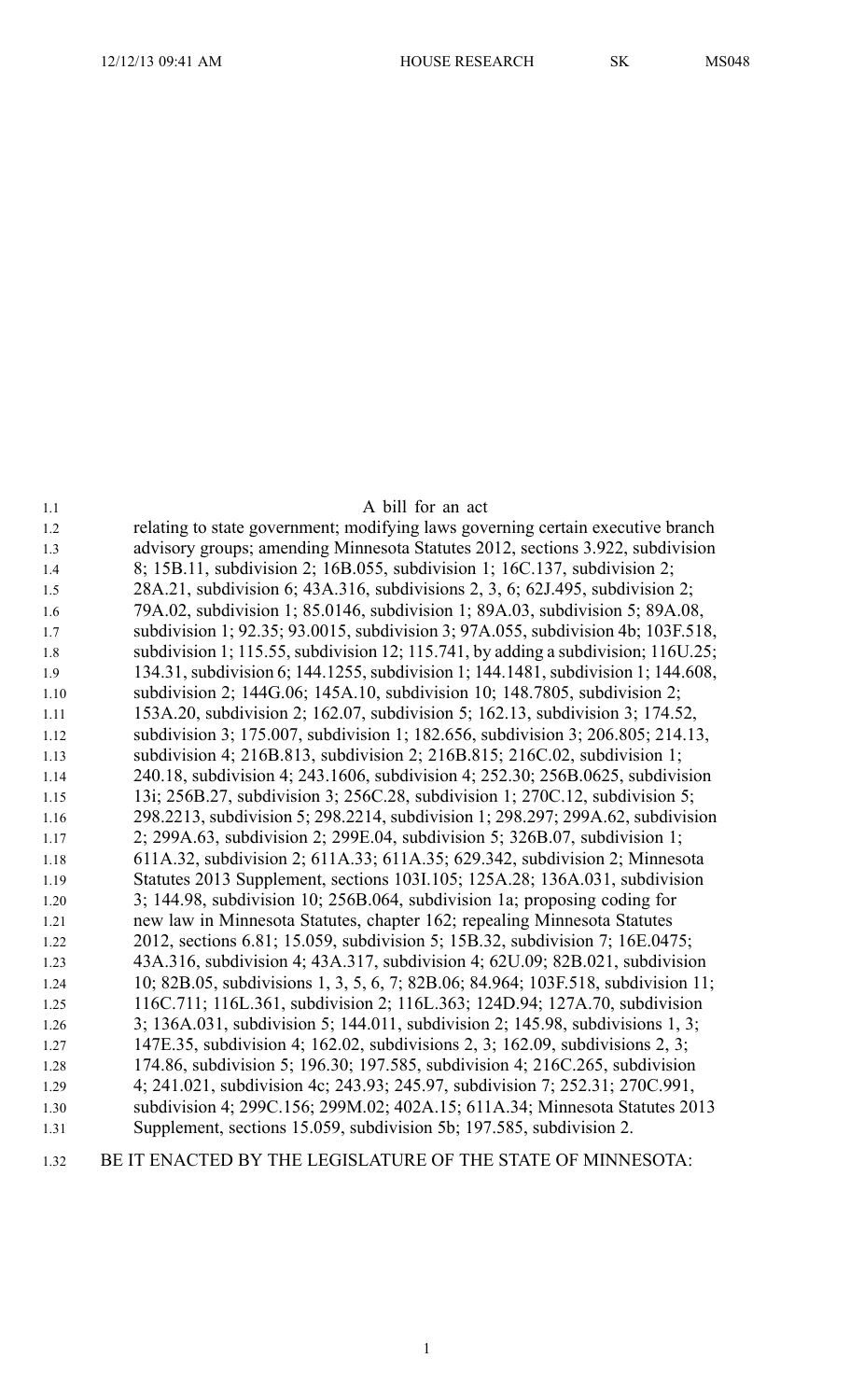# 2.1 **ARTICLE 1**

# 2.2 **STATE GOVERNMENT**

2.3 Section 1. Minnesota Statutes 2012, section 16C.137, subdivision 2, is amended to read: 2.4 Subd. 2. **SmartFleet Committee.** (a) The commissioner of administration, or the 2.5 commissioner's designee, shall chair <sup>a</sup> SmartFleet Committee consisting of representatives 2.6 designated by the commissioners of the Pollution Control Agency, the Departments of 2.7 Agriculture and Commerce, and other state departments that wish to participate. To 2.8 ensure effective and efficient state participation, the SmartFleet Committee must assist 2.9 state departments in implementing the requirements of this section, including providing 2.10 information, guidance, sample policies and procedures, and technical and planning 2.11 assistance. 2.12 (b) The SmartFleet Committee must evaluate the goals and directives established 2.13 in this section by December 2006 and periodically thereafter. The committee may make 2.14 recommendations to the governor and appropriate committees of the legislature for new or 2.15 adjusted goals and directives, in light of the progress the state has made implementing this 2.16 section, and of the availability of new or improved technologies. 2.17 (c) For the systematic and efficient monitoring of progress in implementing this 2.18 section by the SmartFleet Committee, The Department of Administration shall implement 2.19 <sup>a</sup> fleet reporting and information managemen<sup>t</sup> system. Each department will use this 2.20 managemen<sup>t</sup> system to demonstrate its progress in complying with this section. 2.21 Sec. 2. Minnesota Statutes 2012, section 43A.316, subdivision 2, is amended to read: 2.22 Subd. 2. **Definitions.** For the purpose of this section, the terms defined in this 2.23 subdivision have the meaning given them. 2.24 (a) **Commissioner.** "Commissioner" means the commissioner of managemen<sup>t</sup> and 2.25 budget. 2.26 (b) **Employee.** "Employee" means: 2.27 (1) <sup>a</sup> person who is <sup>a</sup> public employee within the definition of section 179A.03, 2.28 subdivision 14, who is insurance eligible and is employed by an eligible employer; 2.29 (2) an elected public official of an eligible employer who is insurance eligible; 2.30 (3) <sup>a</sup> person employed by <sup>a</sup> labor organization or employee association certified as 2.31 an exclusive representative of employees of an eligible employer or by another public 2.32 employer approved by the commissioner, so long as the plan meets the requirements of <sup>a</sup>

2.33 governmental plan under United States Code, title 29, section 1002(32); or

2.34 (4) <sup>a</sup> person employed by <sup>a</sup> county or municipal hospital.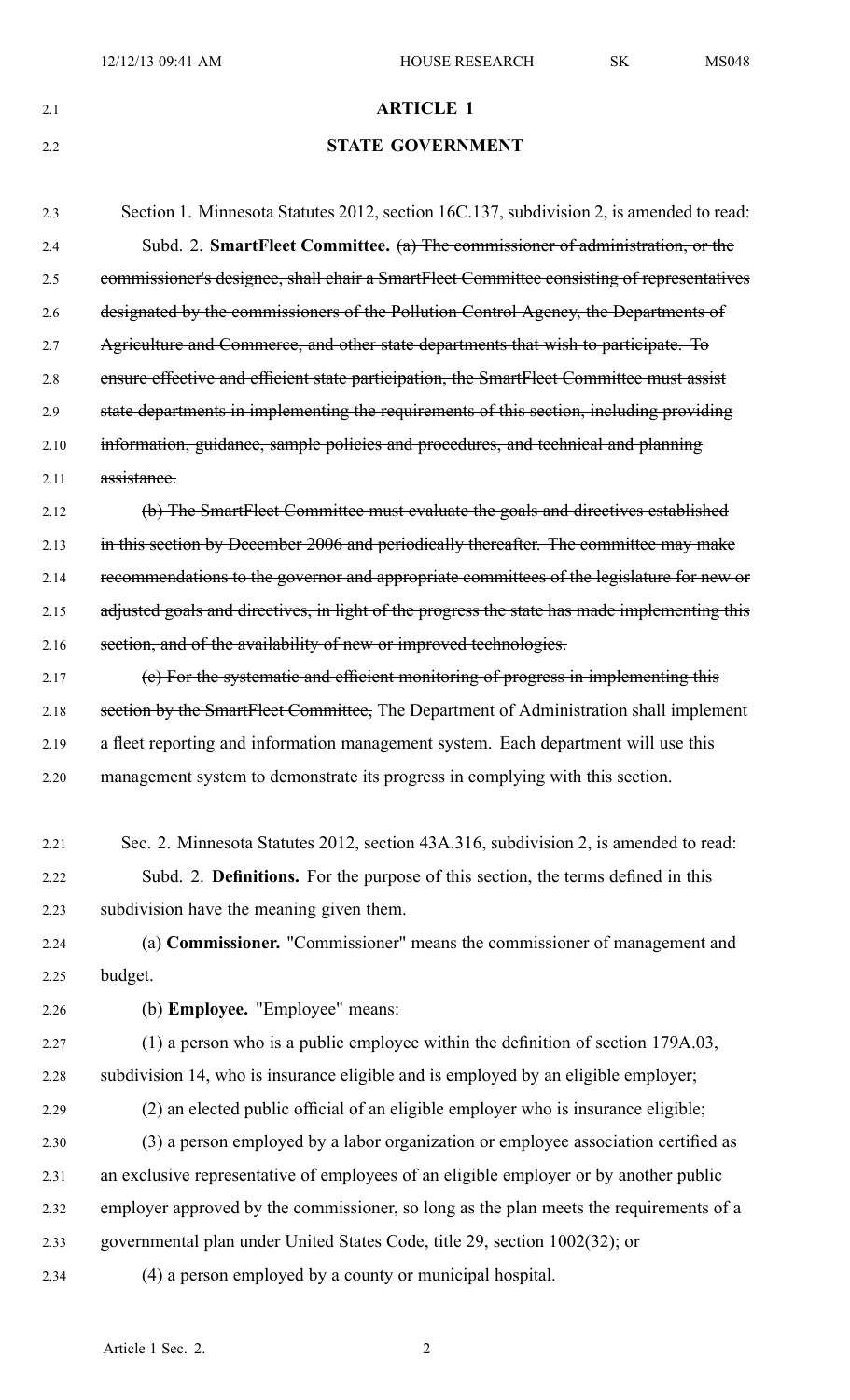| 3.1  | (c) Eligible employer. "Eligible employer" means:                                           |
|------|---------------------------------------------------------------------------------------------|
| 3.2  | (1) a public employer within the definition of section 179A.03, subdivision 15, that        |
| 3.3  | is a town, county, city, school district as defined in section 120A.05, service cooperative |
| 3.4  | as defined in section 123A.21, intermediate district as defined in section 136D.01,         |
| 3.5  | Cooperative Center for Vocational Education as defined in section 123A.22, regional         |
| 3.6  | management information center as defined in section 123A.23, or an education unit           |
| 3.7  | organized under the joint powers action, section 471.59; or                                 |
| 3.8  | $(2)$ an exclusive representative of employees, as defined in paragraph $(b)$ ;             |
| 3.9  | (3) a county or municipal hospital; or                                                      |
| 3.10 | (4) another public employer approved by the commissioner.                                   |
| 3.11 | (d) Exclusive representative. "Exclusive representative" means an exclusive                 |
| 3.12 | representative as defined in section 179A.03, subdivision 8.                                |
| 3.13 | (e) Labor-Management Committee. "Labor-Management Committee" means the                      |
| 3.14 | committee established by subdivision 4.                                                     |
| 3.15 | (f) Program. "Program" means the statewide public employees insurance program               |
| 3.16 | created by subdivision 3.                                                                   |

- 3.17 Sec. 3. Minnesota Statutes 2012, section 43A.316, subdivision 3, is amended to read: 3.18 Subd. 3. **Public employee insurance program.** The commissioner shall be the 3.19 administrator of the public employee insurance program and may determine its funding 3.20 arrangements. The commissioner shall model the program after the plan established 3.21 in section 43A.18, subdivision 2, but may modify that plan, in consultation with the 3.22 Labor-Management Committee.
- 3.23 Sec. 4. Minnesota Statutes 2012, section 43A.316, subdivision 6, is amended to read: 3.24 Subd. 6. **Coverage.** (a) By January 1, 1989, the commissioner shall announce the 3.25 benefits of the program. The program shall include employee hospital, medical, dental, 3.26 and life insurance for employees and hospital and medical benefits for dependents. Health 3.27 maintenance organization options and other delivery system options may be provided if 3.28 they are available, cost-effective, and capable of servicing the number of people covered 3.29 in the program. Participation in optional coverages may be provided by collective 3.30 bargaining agreements. For employees not represented by an exclusive representative, the 3.31 employer may offer the optional coverages to eligible employees and their dependents 3.32 provided in the program.
- 3.33 (b) The commissioner, with the assistance of the Labor-Management Committee, 3.34 shall periodically assess whether it is financially feasible for the program to offer or to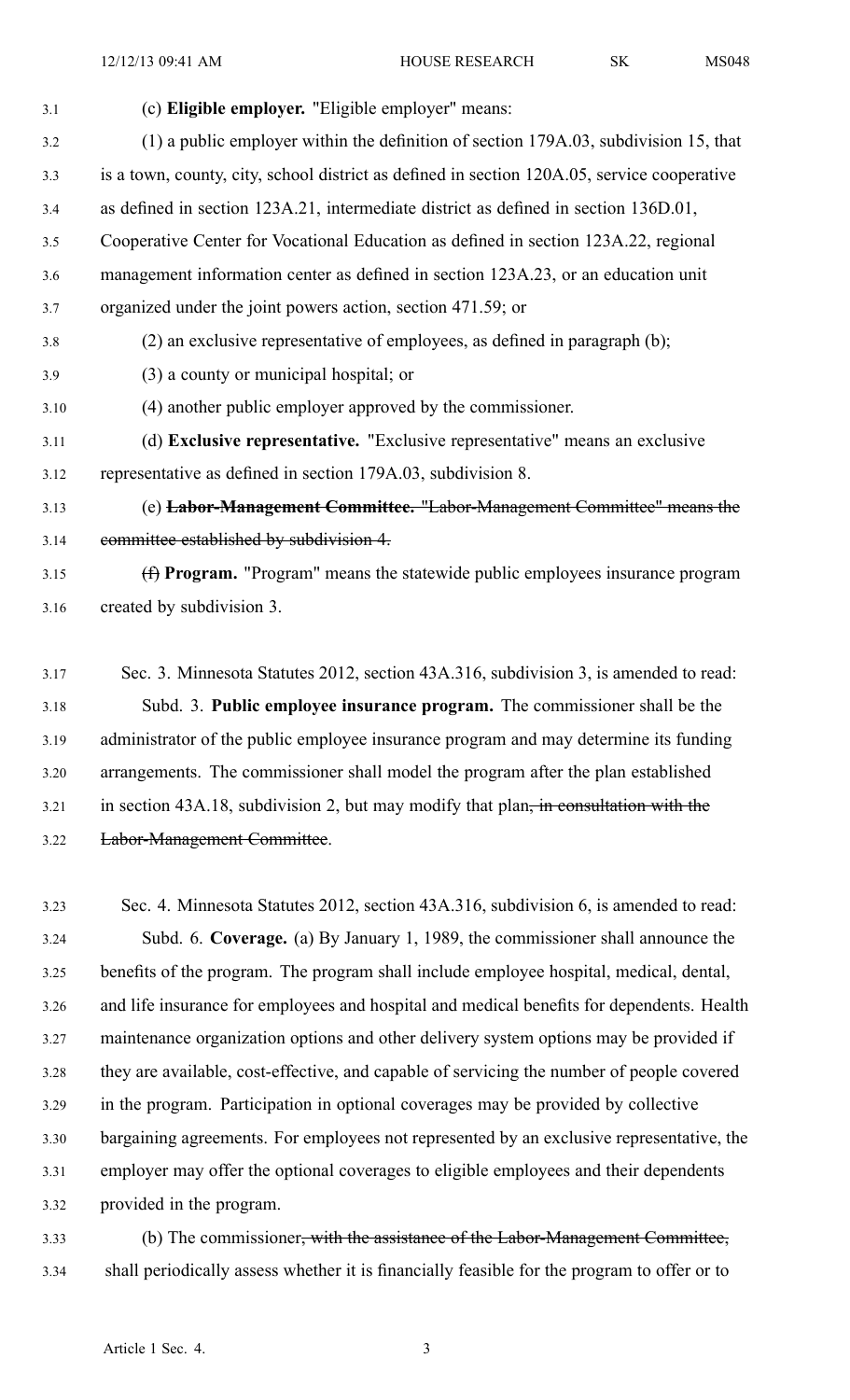4.1 continue an individual retiree program that has competitive premium rates and benefits. 4.2 If the commissioner determines it to be feasible to offer an individual retiree program, 4.3 the commissioner shall announce the applicable benefits, premium rates, and terms of 4.4 participation. Eligibility to participate in the individual retiree program is governed by 4.5 subdivision 8, but applies to retirees of eligible employers that do not participate in the 4.6 program and to those retirees' dependents and surviving spouses.

4.7 Sec. 5. Minnesota Statutes 2012, section 206.805, is amended to read:

#### 4.8 **206.805 STATE VOTING SYSTEMS CONTRACTS.**

4.9 Subdivision 1. **Contracts required.** (a) The secretary of state, with the assistance 4.10 of the commissioner of administration, shall establish one or more state voting systems 4.11 contracts. The contracts should, if practical, include provisions for maintenance of the 4.12 equipment purchased. The voting systems contracts must address precinct-based optical 4.13 scan voting equipment, and ballot marking equipment for persons with disabilities and 4.14 other voters. The contracts must give the state <sup>a</sup> perpetual license to use and modify the 4.15 software. The contracts must include provisions to escrow the software source code, as 4.16 provided in subdivision 2. Bids for voting systems and related election services must be 4.17 solicited from each vendor selling or leasing voting systems that have been certified for 4.18 use by the secretary of state. The contracts must be renewed from time to time.

4.19 (b) The secretary of state shall appoint an advisory committee, including 4.20 representatives of the state chief information officer, county auditors, municipal clerks who 4.21 have had operational experience with the use of electronic voting systems, and members 4.22 of the disabilities community to advise the secretary of state in reviewing and evaluating 4.23 the merits of proposals submitted from voting equipment vendors for the state contracts.

4.24 (e) Counties and municipalities may purchase or lease voting systems and obtain 4.25 related election services from the state contracts. All counties and municipalities are 4.26 members of the cooperative purchasing venture of the Department of Administration for 4.27 the purpose of this section. For the purpose of township elections, counties must aggregate 4.28 orders under contracts negotiated under this section for products and services and may 4.29 apportion the costs of those products and services proportionally among the townships 4.30 receiving the products and services. The county is not liable for the timely or accurate 4.31 delivery of those products or services.

#### 4.32 Sec. 6. **REPEALER.**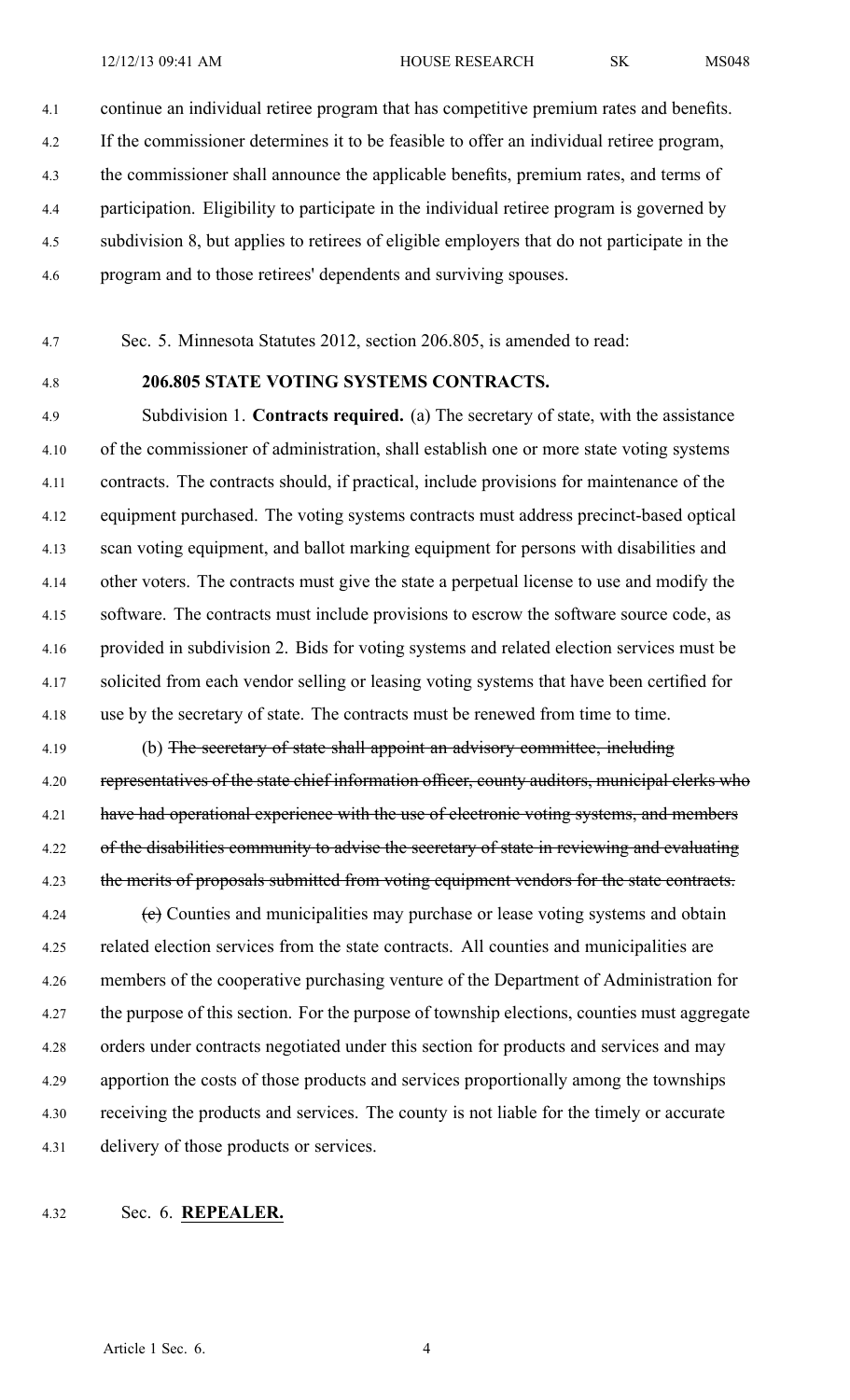| Minnesota Statutes 2012, sections 6.81; 15.059, subdivision 5; 16E.0475; 43A.316, |
|-----------------------------------------------------------------------------------|
|                                                                                   |

- 5.2 subdivision 4; 43A.317, subdivision 4; 196.30; 197.585, subdivision 4; and 270C.991,
- 5.3 subdivision 4, are repealed.
- 5.4 Minnesota Statutes 2013 Supplement, sections 15.059, subdivision 5b; and 197.585, 5.5 subdivision 2, are repealed.
- 

#### 5.6 **ARTICLE 2**

## 5.7 **ENVIRONMENT, NATURAL RESOURCES, AND AGRICULTURE**

5.8 Section 1. Minnesota Statutes 2012, section 92.35, is amended to read:

## 5.9 **92.35 DUTIES AND POWERS.**

5.10 The commissioner of natural resources must classify all public and private lands in 5.11 the state by the use to which the lands are adapted, but principally as to adaptability to 5.12 presen<sup>t</sup> known uses, such as agriculture and forestry. This classification must be based on 5.13 consideration of the known physical and economic factors affecting use of the land. The 5.14 commissioner must consult private, state, and federal agencies concerned with land use. 5.15 The commissioner may appoint advisory committees of residents of the state concerned 5.16 with and interested in land use. The advisory committees shall serve without pay, at the 5.17 pleasure of the commissioner. The advisory committee must consider and report on land 5.18 use problems submitted by the commissioner. The classification must be done first in the 5.19 counties having land classification committees. In determining the land classification, the 5.20 commissioner must consult and cooperate with the land classification committee. The 5.21 determination of the land classification committee is final.

- 5.22 Sec. 2. Minnesota Statutes 2012, section 103F.518, subdivision 1, is amended to read: 5.23 Subdivision 1. **Establishment of program.** (a) The board, in consultation with the 5.24 technical committee established in subdivision 11, shall establish and administer a reinvest 5.25 in Minnesota (RIM) clean energy program that is in addition to the program under section 5.26 103F.515. Selection of land for the clean energy program must be based on its potential 5.27 benefits for bioenergy crop production, water quality, soil health, reduction of chemical 5.28 inputs, soil carbon storage, biodiversity, and wildlife habitat.
- 5.29 (b) For the purposes of this section, "diverse native prairie" means <sup>a</sup> prairie planted 5.30 from <sup>a</sup> mix of local Minnesota native prairie species. A selection from all available native 5.31 prairie species may be made so as to match species appropriate to local site conditions.
- 

5.32 Sec. 3. Minnesota Statutes 2012, section 115.55, subdivision 12, is amended to read: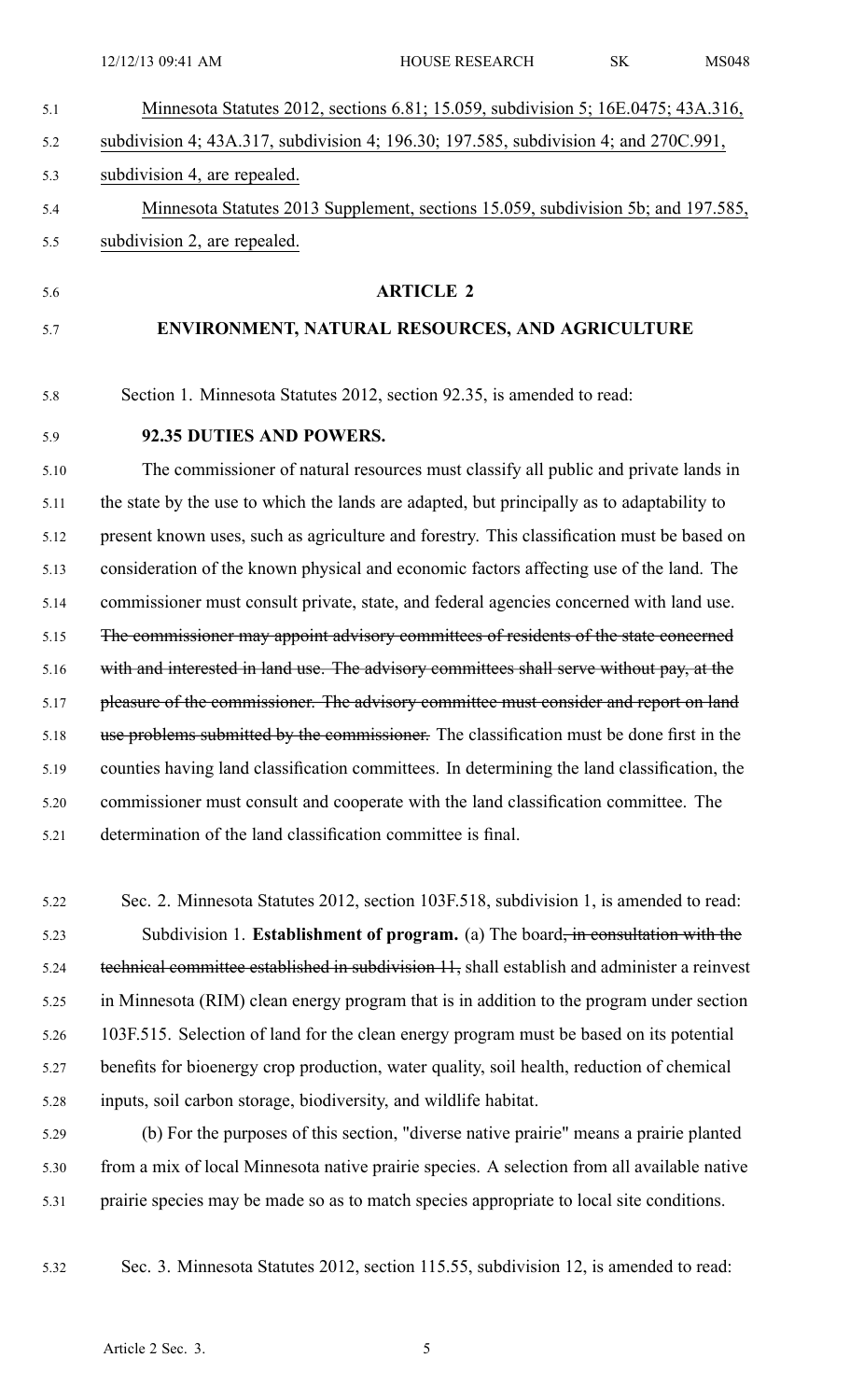12/12/13 09:41 AM HOUSE RESEARCH SK MS048

| Subd. 12. Advisory committee; county subsurface sewage treatment system                   |
|-------------------------------------------------------------------------------------------|
| <b>management plan.</b> (a) A county may adopt a subsurface sewage treatment system       |
| management plan that describes how the county plans on carrying out subsurface sewage     |
| treatment system needs. The commissioner of the Pollution Control Agency shall form an    |
| advisory committee to determine what the plans should address. The advisory committee     |
| shall be made up of representatives of the Association of Minnesota Counties, Pollution   |
| Control Agency, Board of Water and Soil Resources, Department of Health, and other        |
| public agencies or local units of government that have an interest in subsurface sewage   |
| treatment systems.                                                                        |
| (b) The advisory committee shall advise the agency on the standards, management,          |
| monitoring, and reporting requirements for performance-based systems.                     |
|                                                                                           |
| Sec. 4. REPEALER.                                                                         |
| Minnesota Statutes 2012, sections 84.964; 103F.518, subdivision 11; 116C.711;             |
| and 216C.265, subdivision 4, are repealed.                                                |
|                                                                                           |
|                                                                                           |
| <b>ARTICLE 3</b>                                                                          |
| <b>EDUCATION</b>                                                                          |
| Section 1. Minnesota Statutes 2013 Supplement, section 136A.031, subdivision 3,           |
| is amended to read:                                                                       |
| Subd. 3. Student Advisory Council. (a) A Student Advisory Council (SAC) to the            |
| Minnesota Office of Higher Education is established. The members of SAC shall include:    |
| the chair of the University of Minnesota student senate; the state chair of the Minnesota |
| State University Student Association; the president of the Minnesota State College        |
| Student Association and an officer of the Minnesota State College Student Association,    |
| one in a community college course of study and one in a technical college course of       |
| study; the president of the Minnesota Association of Private College Students a student   |
| who is enrolled in a private nonprofit postsecondary institution, to be appointed by the  |
| Minnesota Private College Council; and a student who is enrolled in a private vocational  |
| school for-profit postsecondary institution, to be appointed by the Minnesota Career      |
|                                                                                           |

6.30 an institution from the same system that the absent member represents. The SAC shall

- 6.31 select one of its members to serve as chair.
- 6.32 (b) The Minnesota Office of Higher Education shall inform the SAC of all matters 6.33 related to student issues under consideration. The SAC shall repor<sup>t</sup> to the Minnesota 6.34 Office of Higher Education quarterly and at other times that the SAC considers desirable.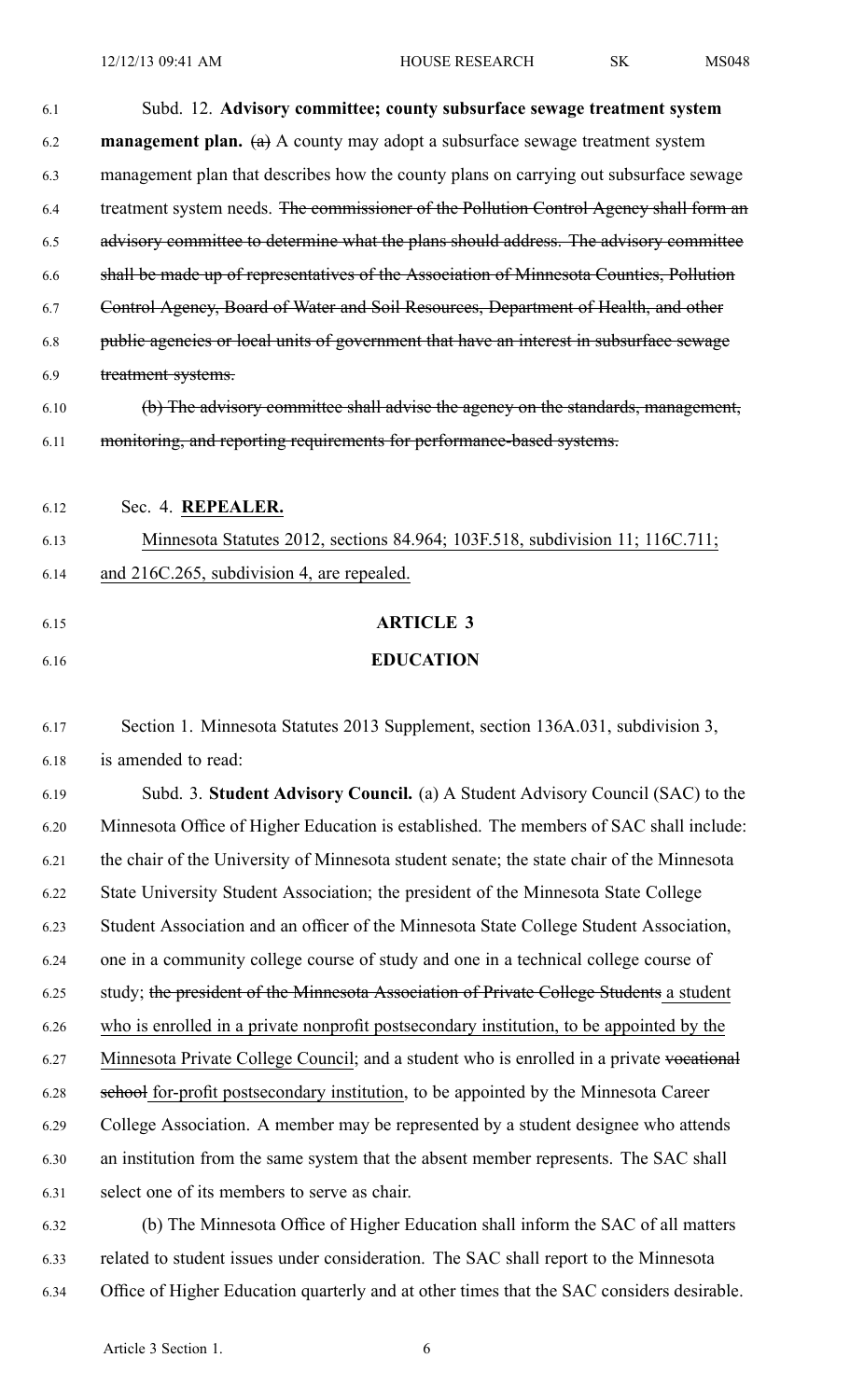|      | 12/12/13 09:41 AM                                                                            | HOUSE RESEARCH        | SK | <b>MS048</b> |
|------|----------------------------------------------------------------------------------------------|-----------------------|----|--------------|
| 7.1  | The SAC shall determine its meeting times, but it shall also meet with the office within     |                       |    |              |
| 7.2  | 30 days after the commissioner's request for a meeting.                                      |                       |    |              |
| 7.3  | (c) The SAC shall:                                                                           |                       |    |              |
| 7.4  | (1) bring to the attention of the Minnesota Office of Higher Education any matter            |                       |    |              |
| 7.5  | that the SAC believes needs the attention of the office;                                     |                       |    |              |
| 7.6  | (2) make recommendations to the Minnesota Office of Higher Education as it finds             |                       |    |              |
| 7.7  | appropriate; and                                                                             |                       |    |              |
| 7.8  | (3) approve student appointments by the Minnesota Office of Higher Education for             |                       |    |              |
| 7.9  | each advisory group as provided in subdivision 4.                                            |                       |    |              |
|      |                                                                                              |                       |    |              |
| 7.10 | Sec. 2. REPEALER.                                                                            |                       |    |              |
| 7.11 | Minnesota Statutes 2012, section 124D.94, is repealed.                                       |                       |    |              |
| 7.12 |                                                                                              | <b>ARTICLE 4</b>      |    |              |
| 7.13 |                                                                                              | <b>TRANSPORTATION</b> |    |              |
|      |                                                                                              |                       |    |              |
| 7.14 | Section 1. [162.152] RULES; ADVISORY COMMITTEE.                                              |                       |    |              |
| 7.15 | Subdivision 1. Advisory committee membership. The rules referenced in sections               |                       |    |              |
| 7.16 | 162.02, subdivision 1, and 162.09, subdivision 1, shall be made and promulgated by the       |                       |    |              |
| 7.17 | commissioner acting with the advice of a committee selected as follows:                      |                       |    |              |
| 7.18 | (1) nine members must be selected by the county boards acting through the officers           |                       |    |              |
| 7.19 | of the statewide association of county commissioners. The committee members shall be         |                       |    |              |
| 7.20 | selected so that each member is from a different state highway construction district. Not    |                       |    |              |
| 7.21 | more than five of the nine members shall be county commissioners, and the remaining          |                       |    |              |
| 7.22 | members shall be county highway engineers; and                                               |                       |    |              |
| 7.23 | (2) 12 members must be selected by the governing bodies of cities, acting through            |                       |    |              |
| 7.24 | the officers of the statewide association of municipal officials. The committee members      |                       |    |              |
| 7.25 | shall be selected so that there is one member from each state highway construction district  |                       |    |              |
| 7.26 | and one member from each city of the first class. Not more than six of the 12 members        |                       |    |              |
| 7.27 | shall be elected officials of the cities, and the remaining members shall be city engineers. |                       |    |              |
| 7.28 | Subd. 2. Commissioner's determination. If agreement cannot be reached on a                   |                       |    |              |
| 7.29 | rule, the commissioner's determination on what rule will be proposed for adoption is final.  |                       |    |              |
| 7.30 | Subd. 3. Rules have force of law. The rules have the force and effect of law as              |                       |    |              |
| 7.31 | provided in chapter 14.                                                                      |                       |    |              |
| 7.32 | Subd. 4. No expiration. The committee created in this section does not expire.               |                       |    |              |
|      |                                                                                              |                       |    |              |

# 7.33 Sec. 2. **REPEALER.**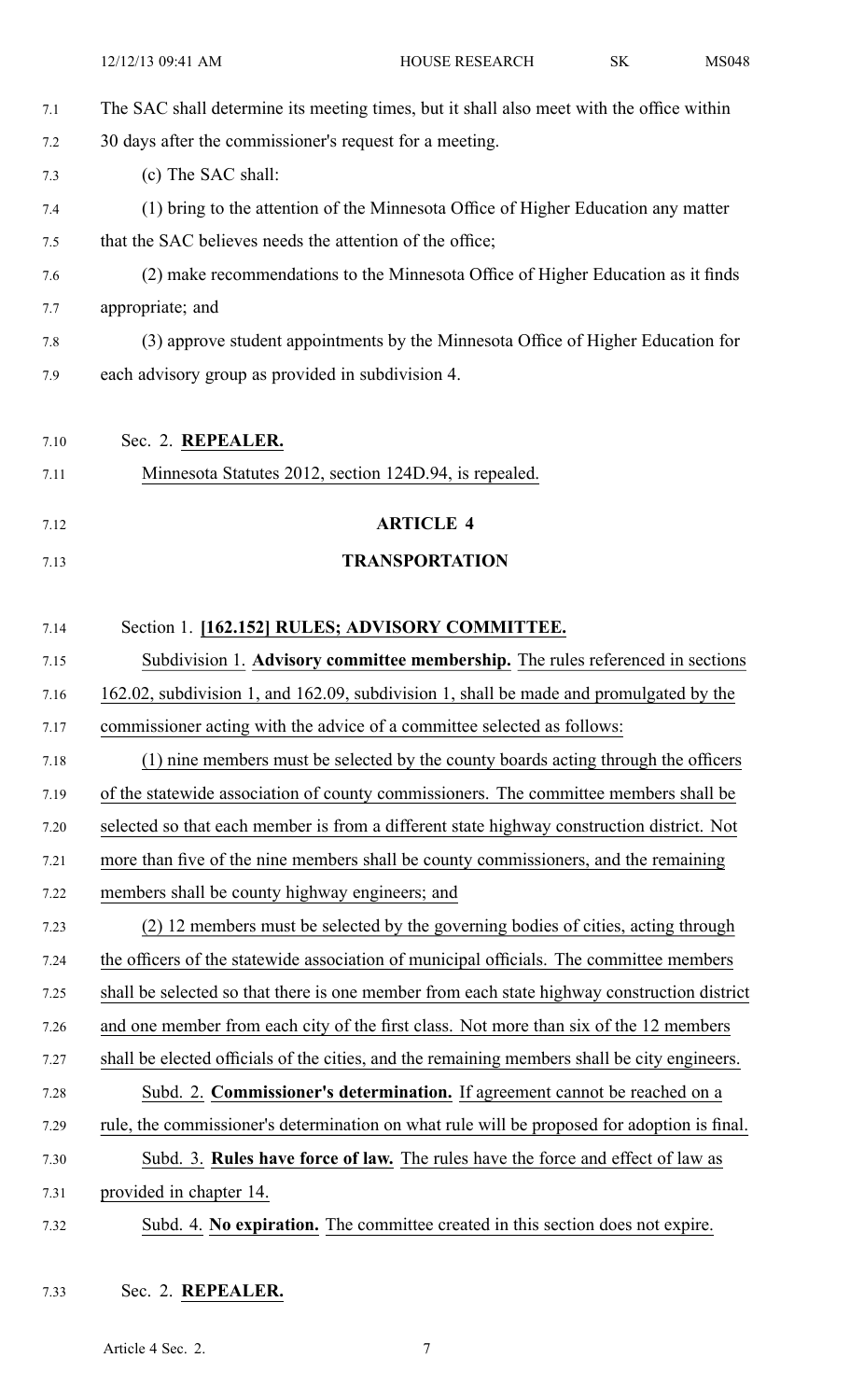| 8.1  | Minnesota Statutes 2012, sections 162.02, subdivisions 2 and 3; 162.09, subdivisions          |
|------|-----------------------------------------------------------------------------------------------|
| 8.2  | 2 and 3; and 174.86, subdivision 5, are repealed.                                             |
|      |                                                                                               |
| 8.3  | <b>ARTICLE 5</b>                                                                              |
| 8.4  | <b>COMMERCE AND ECONOMIC DEVELOPMENT</b>                                                      |
|      |                                                                                               |
| 8.5  | Section 1. Minnesota Statutes 2012, section 216B.813, subdivision 2, is amended to<br>read:   |
| 8.6  |                                                                                               |
| 8.7  | Subd. 2. Grants. (a) The commissioner of commerce shall operate a competitive                 |
| 8.8  | grant program for projects to assist the state in attaining its renewable hydrogen energy     |
| 8.9  | goals. The commissioner of commerce shall assemble an advisory committee made up of           |
| 8.10 | industry, university, government, and nongovernment organizations to:                         |
| 8.11 | (1) help identify the most promising technology deployment projects for public                |
| 8.12 | investment;                                                                                   |
| 8.13 | (2) advise on the technical specifications for those projects; and                            |
| 8.14 | (3) make recommendations on project grants.                                                   |
| 8.15 | (b) The commissioner shall give preference to project concepts included in the                |
| 8.16 | department's most recent biennial report: Strategic Demonstration Projects to Accelerate      |
| 8.17 | the Commercialization of Renewable Hydrogen and Related Technologies in Minnesota.            |
| 8.18 | Projects eligible for funding must combine one or more of the hydrogen production             |
| 8.19 | options listed in the department's report with an end use that has significant commercial     |
| 8.20 | potential, preferably high visibility, and relies on fuel cells or related technologies. Each |
| 8.21 | funded technology deployment must include an explicit education and awareness-raising         |
| 8.22 | component, be compatible with the renewable hydrogen deployment criteria defined in           |
| 8.23 | section 216B.812, and receive 50 percent of its total cost from nonstate sources. The 50      |
| 8.24 | percent requirement does not apply for recipients that are public institutions.               |
|      |                                                                                               |
| 8.25 | Sec. 2. Minnesota Statutes 2012, section 216B.815, is amended to read:                        |
| 8.26 | 216B.815 REGIONAL ENERGY RESEARCH AND EDUCATION                                               |
| 8.27 | PARTNERSHIP.                                                                                  |
| 8.28 | (a) The state's public research and higher education institutions should work with            |
| 8.29 | one another and with similar institutions in the region to establish Minnesota and the        |
| 8.30 | Upper Midwest as a center of research, education, outreach, and technology transfer for       |
|      |                                                                                               |

- 8.31 the production of renewable energy and products, including hydrogen, fuel cells, and 8.32 related technologies. The partnership should be designed to create <sup>a</sup> critical mass of
	- Article 5 Sec. 2. 8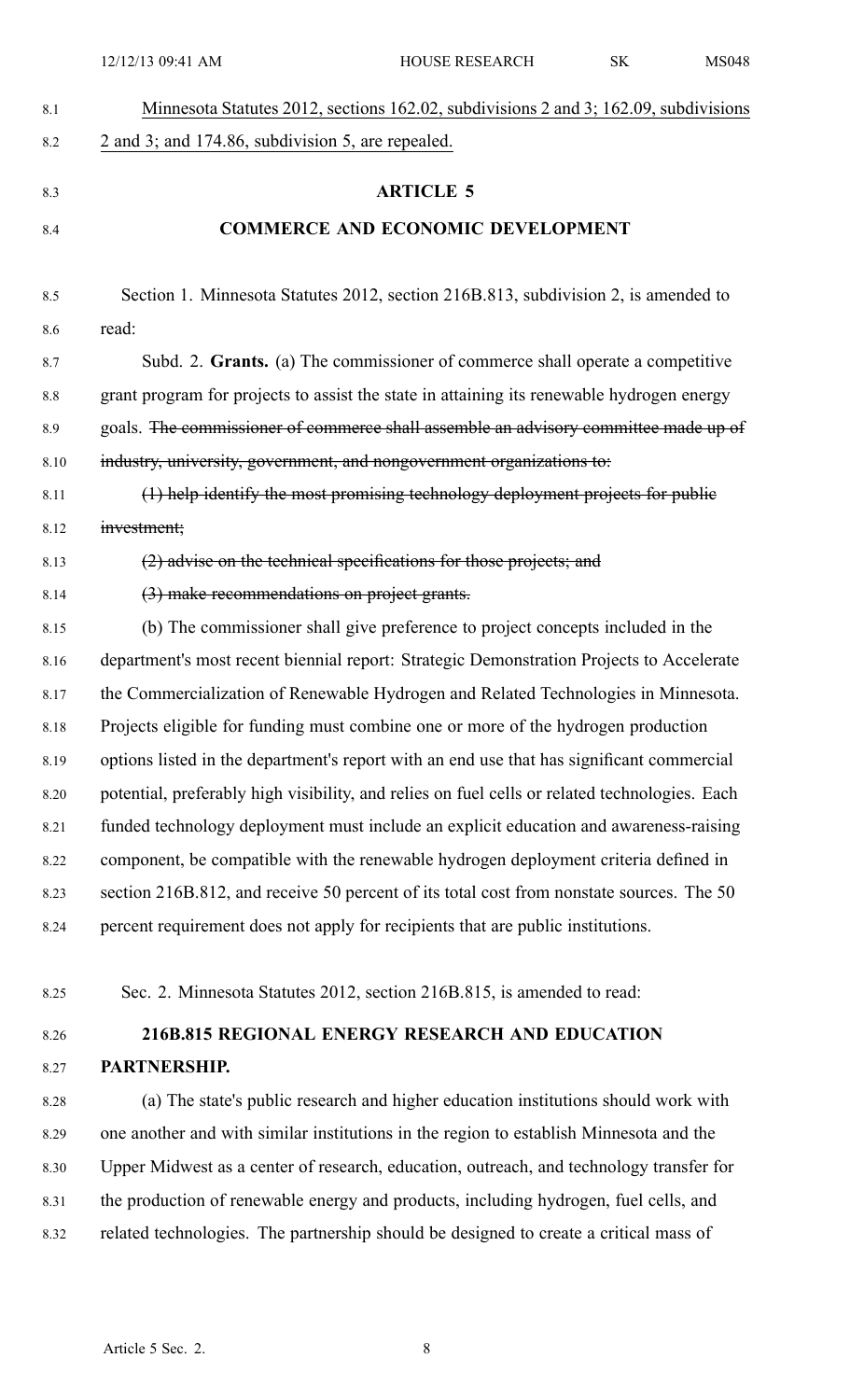| 9.1  | research and education capability that can compete effectively for federal and private         |
|------|------------------------------------------------------------------------------------------------|
| 9.2  | investment in these areas.                                                                     |
| 9.3  | (b) The partnership must include an advisory committee comprised of government,                |
| 9.4  | industry, academic, and nonprofit representatives to help focus its research and education     |
| 9.5  | efforts on the most critical issues.                                                           |
| 9.6  | (e) Initiatives undertaken by the partnership may include:                                     |
| 9.7  | (1) collaborative and interdisciplinary research, demonstration projects, and                  |
| 9.8  | commercialization of market-ready technologies;                                                |
| 9.9  | (2) creation of undergraduate and graduate course offerings and eventually degreed             |
| 9.10 | and vocational programs with reciprocity;                                                      |
| 9.11 | (3) establishment of fellows programs at the region's institutes of higher learning            |
| 9.12 | that provide financial incentives for relevant study, research, and exchange; and              |
| 9.13 | (4) development and field-testing of relevant curricula, teacher kits for all educational      |
| 9.14 | levels, and widespread teacher training, in collaboration with state energy offices, teachers, |
| 9.15 | nonprofits, businesses, the United States Department of Energy, and other interested parties.  |
|      |                                                                                                |
| 9.16 | Sec. 3. Minnesota Statutes 2012, section 216C.02, subdivision 1, is amended to read:           |
| 9.17 | Subdivision 1. Powers. (a) The commissioner may:                                               |
| 9.18 | (1) apply for, receive, and spend money received from federal, municipal, county,              |
| 9.19 | regional, and other government agencies and private sources;                                   |
| 9.20 | (2) apply for, accept, and disburse grants and other aids from public and private              |
| 9.21 | sources;                                                                                       |
| 9.22 | (3) contract for professional services if work or services required or authorized to           |
| 9.23 | be carried out by the commissioner cannot be satisfactorily performed by employees of          |
| 9.24 | the department or by another state agency;                                                     |
| 9.25 | (4) enter into interstate compacts to carry out research and planning jointly with             |
| 9.26 | other states or the federal government when appropriate;                                       |
| 9.27 | (5) upon reasonable request, distribute informational material at no cost to the               |
| 9.28 | public; and                                                                                    |
| 9.29 | (6) enter into contracts for the performance of the commissioner's duties with                 |
| 9.30 | federal, state, regional, metropolitan, local, and other agencies or units of government and   |
| 9.31 | educational institutions, including the University of Minnesota, without regard to the         |
| 9.32 | competitive bidding requirements of chapters 16A and 16C.                                      |
| 9.33 | (b) The commissioner shall collect information on conservation and other                       |
| 9.34 | energy-related programs carried on by other agencies, by public utilities, by cooperative      |
| 9.35 | electric associations, by municipal power agencies, by other fuel suppliers, by political      |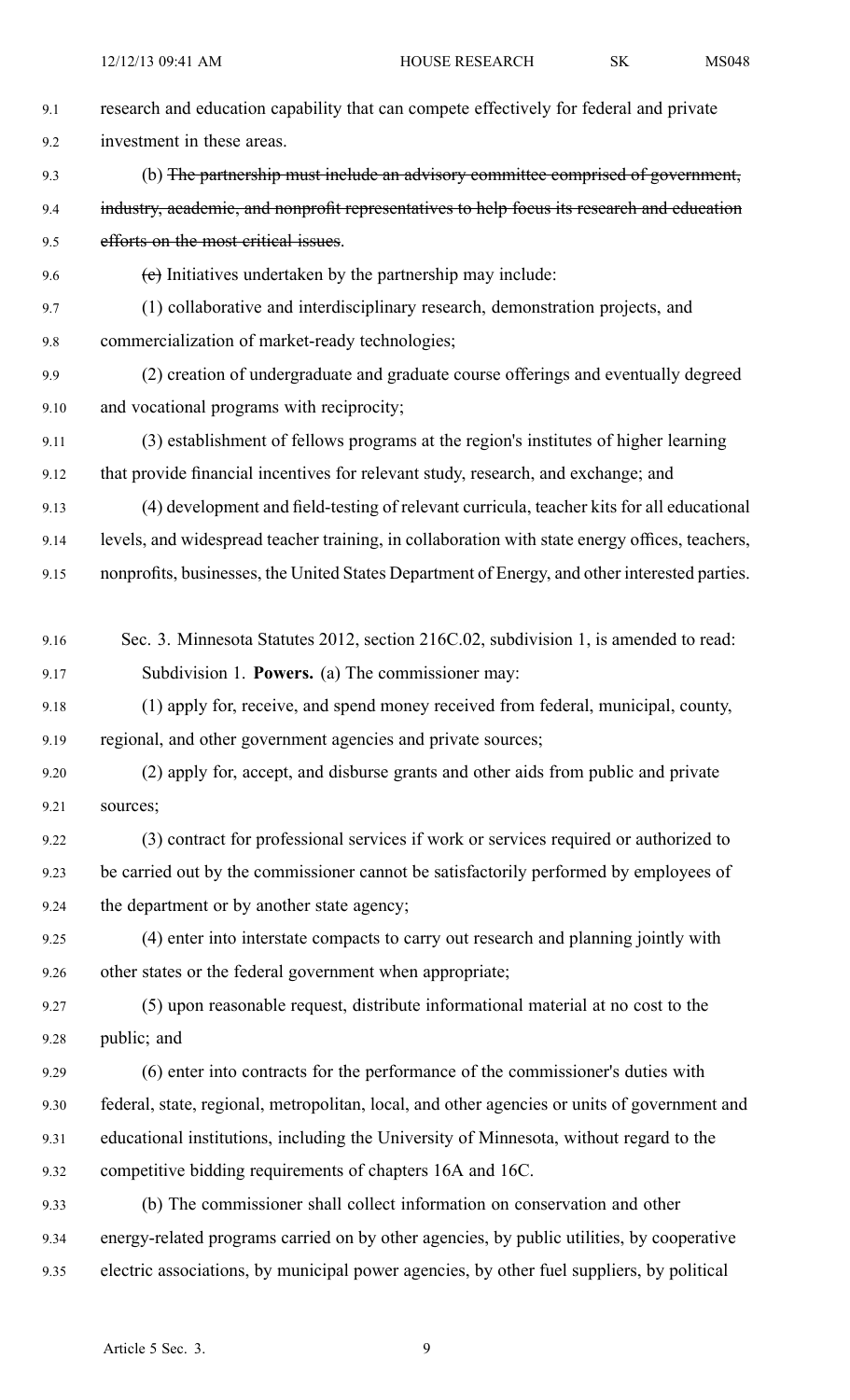10.1 subdivisions, and by private organizations. Other agencies, cooperative electric 10.2 associations, municipal power agencies, and political subdivisions shall cooperate 10.3 with the commissioner by providing information requested by the commissioner. The 10.4 commissioner may by rule require the submission of information by other program 10.5 operators. The commissioner shall make the information available to other agencies and 10.6 to the public and, as necessary, shall recommend to the legislature changes in the laws 10.7 governing conservation and other energy-related programs to ensure that: 10.8 (1) expenditures on the programs are adequate to meet identified needs; 10.9 (2) the needs of low-income energy users are being adequately addressed; 10.10 (3) duplication of effort is avoided or eliminated; 10.11 (4) <sup>a</sup> program that is ineffective is improved or eliminated; and 10.12 (5) voluntary efforts are encouraged through incentives for their operators.

10.13 The commissioner shall appoint an advisory task force to help evaluate the information 10.14 eollected and formulate recommendations to the legislature. The task force must include 10.15 low-income energy users.

10.16 (c) By January 15 of each year, the commissioner shall repor<sup>t</sup> to the legislature on 10.17 the projected amount of federal money likely to be available to the state during the next 10.18 fiscal year, including gran<sup>t</sup> money and money received by the state as <sup>a</sup> result of litigation 10.19 or settlements of alleged violations of federal petroleum-pricing regulations. The repor<sup>t</sup> 10.20 must also estimate the amount of money projected as needed during the next fiscal year 10.21 to finance <sup>a</sup> level of conservation and other energy-related programs adequate to meet 10.22 projected needs, particularly the needs of low-income persons and households, and must 10.23 recommend the amount of state appropriations needed to cover the difference between the 10.24 projected availability of federal money and the projected needs.

10.25 Sec. 4. **REPEALER.** 10.26 Minnesota Statutes 2012, sections 82B.021, subdivision 10; 82B.05, subdivisions 1, 10.27 3, 5, 6, and 7; 82B.06; 116L.361, subdivision 2; and 116L.363, are repealed. 10.28 **ARTICLE 6**

#### 10.29 **PUBLIC SAFETY**

10.30 Section 1. Minnesota Statutes 2012, section 299A.62, subdivision 2, is amended to read: 10.31 Subd. 2. **Awarding grant.** Grants under this section shall be awarded by the 10.32 commissioner of public safety. Before any grants are awarded, a committee consisting 10.33 of the attorney general, and representatives from the Minnesota Chiefs of Police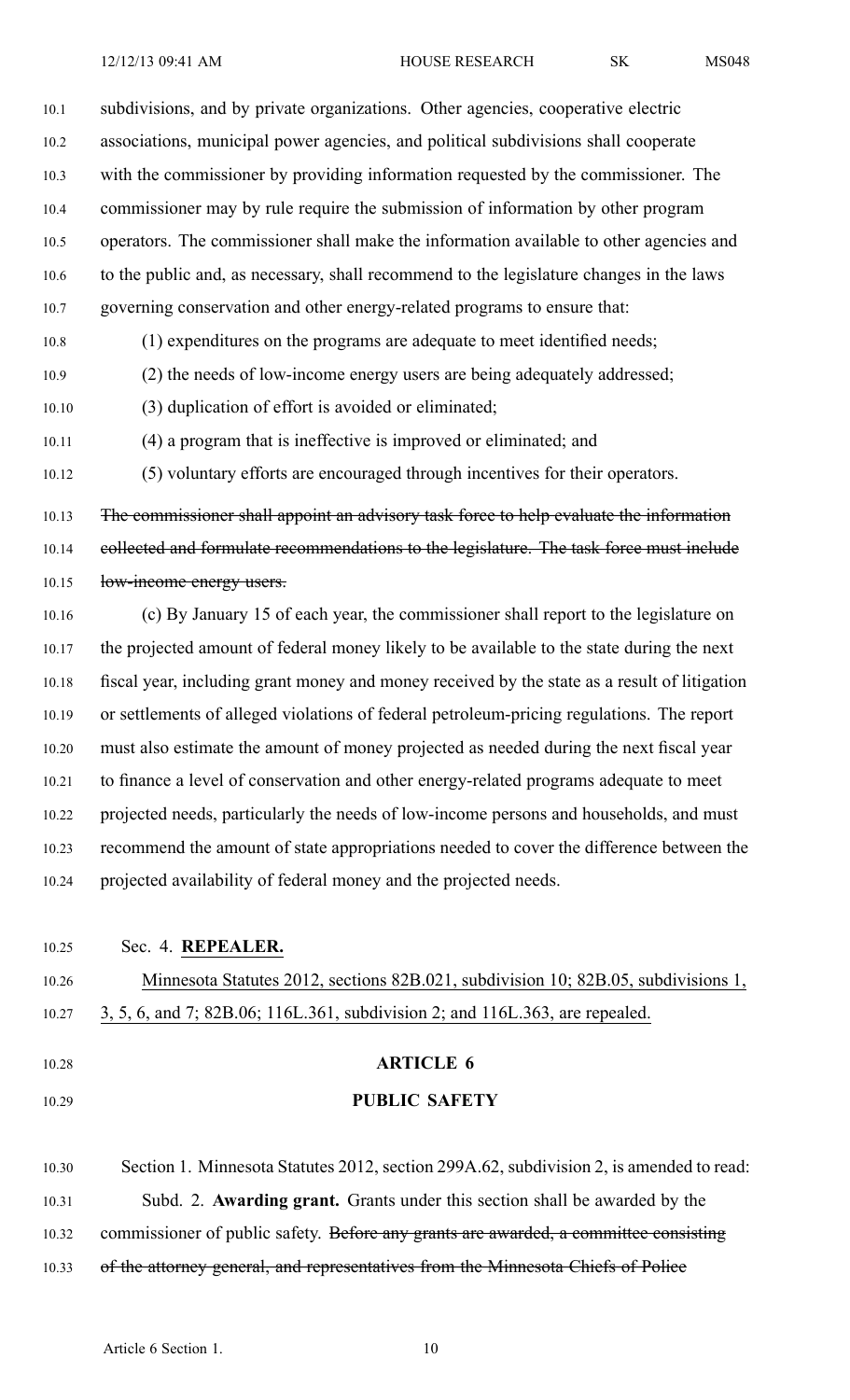11.1 Association, the Minnesota Sheriffs Association, and the Minnesota Police and Peace 11.2 Officers Association, shall evaluate the grant applications. Before grants are awarded, 11.3 the commissioner shall meet and consult with the committee concerning its evaluation 11.4 of and recommendations on grant proposals. A grant under subdivision 1, paragraph 11.5 (b), clause (1), may be awarded only to <sup>a</sup> law enforcement agency that demonstrates in 11.6 its application that it currently has <sup>a</sup> need for an additional officer to be assigned to: (1) 11.7 community-oriented policing duties; or (2) the investigation and prevention of juvenile 11.8 crime, based on the juvenile crime rate in the area over which the agency has jurisdiction. 11.9 More than one gran<sup>t</sup> under subdivision 1, paragraph (b), clause (1), may be awarded to 11.10 an agency; however, each gran<sup>t</sup> may fund only one position. At least 50 percen<sup>t</sup> of the 11.11 grants awarded under subdivision 1, paragraph (b), clause (1), must be awarded to the 11.12 cities of Minneapolis and St. Paul.

11.13 Sec. 2. Minnesota Statutes 2012, section 299A.63, subdivision 2, is amended to read: 11.14 Subd. 2. **Awarding grant.** The commissioner of public safety shall act as fiscal 11.15 agen<sup>t</sup> for the gran<sup>t</sup> program and shall be responsible for receiving applications for grants 11.16 and awarding grants under this section. Before any grants are awarded, a committee 11.17 consisting of the attorney general, and representatives from the Minnesota Chiefs of Police 11.18 Association, the Minnesota Sheriffs Association, and the Minnesota Police and Peace 11.19 Officers Association, shall evaluate the grant applications. Before grants are awarded, the 11.20 commissioner shall meet and consult with the committee concerning its evaluation of and 11.21 recommendations on grant proposals. At least 50 percent of the grants awarded under this 11.22 section must be awarded to the cities of Minneapolis and St. Paul.

11.23 Sec. 3. Minnesota Statutes 2012, section 611A.32, subdivision 2, is amended to read: 11.24 Subd. 2. **Applications.** Any public or private nonprofit agency may apply to the 11.25 commissioner for <sup>a</sup> gran<sup>t</sup> to provide emergency shelter services to battered women, 11.26 suppor<sup>t</sup> services to domestic abuse victims, or both, to battered women and their children. 11.27 The application shall be submitted in <sup>a</sup> form approved by the commissioner by rule 11.28 adopted under chapter 14, after consultation with the advisory council, and shall include: 11.29 (1) <sup>a</sup> proposal for the provision of emergency shelter services for battered women, 11.30 suppor<sup>t</sup> services for domestic abuse victims, or both, for battered women and their children; 11.31 (2) <sup>a</sup> proposed budget; 11.32 (3) the agency's overall operating budget, including documentation on the retention

11.33 of financial reserves and availability of additional funding sources;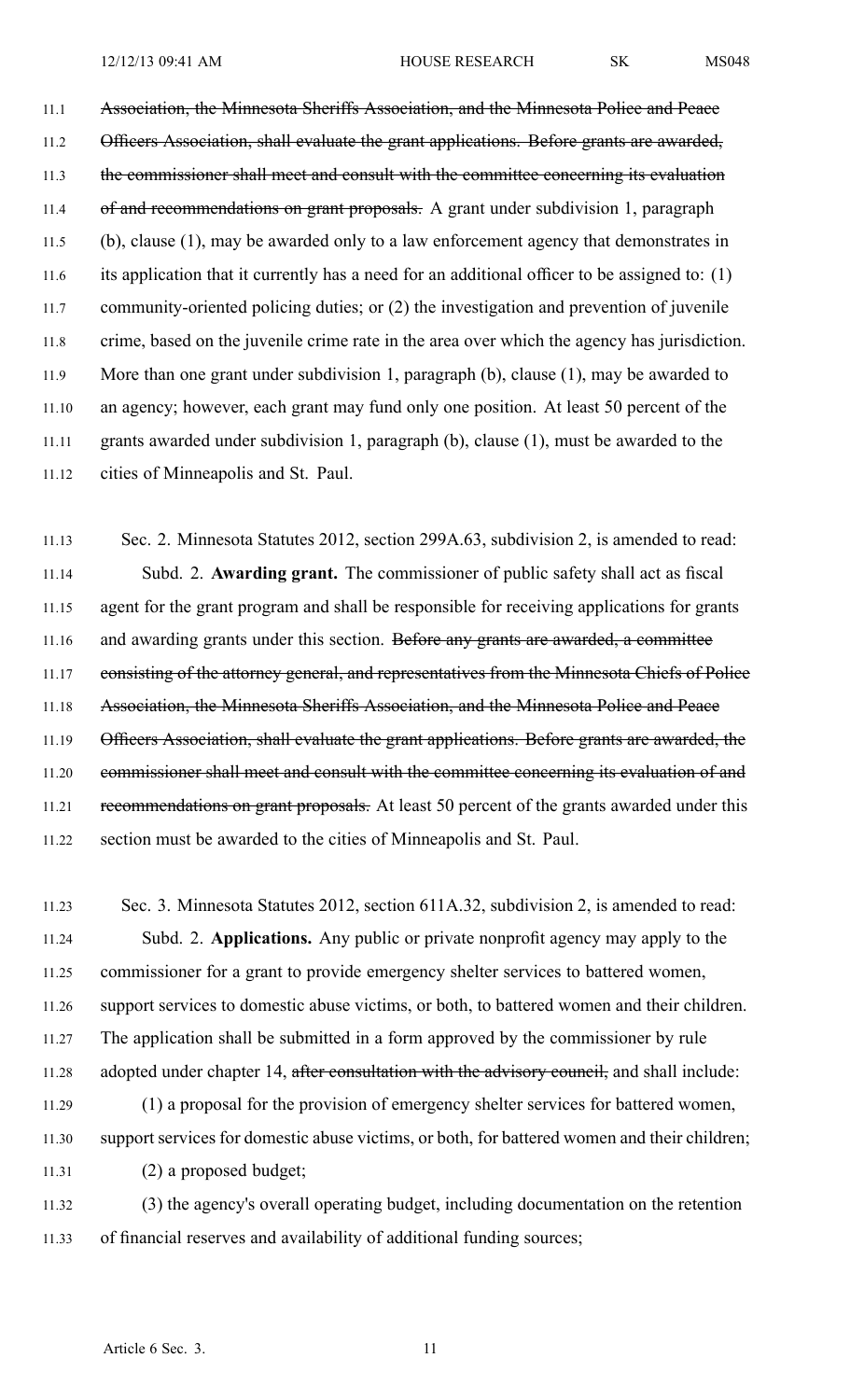12.1 (4) evidence of an ability to integrate into the proposed program the uniform method 12.2 of data collection and program evaluation established under sections 611A.33 and 611A.34; 12.3 (5) evidence of an ability to represen<sup>t</sup> the interests of battered women and domestic 12.4 abuse victims and their children to local law enforcement agencies and courts, county 12.5 welfare agencies, and local boards or departments of health; 12.6 (6) evidence of an ability to do outreach to unserved and underserved populations 12.7 and to provide culturally and linguistically appropriate services; and 12.8 (7) any other content the commissioner may require by rule adopted under chapter 12.9 14, after considering the recommendations of the advisory council. 12.10 Programs which have been approved for grants in prior years may submit materials 12.11 which indicate changes in items listed in clauses (1) to (7), in order to qualify for renewal 12.12 funding. Nothing in this subdivision may be construed to require programs to submit 12.13 complete applications for each year of renewal funding. 12.14 Sec. 4. Minnesota Statutes 2012, section 611A.33, is amended to read: 12.15 **611A.33 DUTIES OF COMMISSIONER.** 12.16 The commissioner shall: 12.17 (1) review applications for and award grants to <sup>a</sup> program pursuan<sup>t</sup> to section 12.18 611A.32, subdivision 1, after considering the recommendation of the advisory council; 12.19 (2) appoint the members of the advisory council created under section 611A.34, and 12.20 provide consultative staff and other administrative services to the advisory council; 12.21 (3) after considering the recommendation of the advisory council, appoint a program 12.22 director to perform the duties set forth in section 611A.35; 12.23  $(4)$  (3) design and implement a uniform method of collecting data on domestic abuse 12.24 victims to be used to evaluate the programs funded under section 611A.32; 12.25  $(5)$  (4) provide technical aid to applicants in the development of grant requests and 12.26 provide technical aid to programs in meeting the data collection requirements established 12.27 by the commissioner; and 12.28  $(6)$  (5) adopt, under chapter 14, all rules necessary to implement the provisions 12.29 of sections 611A.31 to 611A.36. 12.30 Sec. 5. Minnesota Statutes 2012, section 611A.35, is amended to read:

# 12.31 **611A.35 ADVISORY COUNCIL ON BATTERED WOMEN AND DOMESTIC** 12.32 **ABUSE PROGRAM DIRECTOR.**

12.33 The commissioner shall appoint a program director. In appointing the program 12.34 director the commissioner shall give due consideration to the list of applicants submitted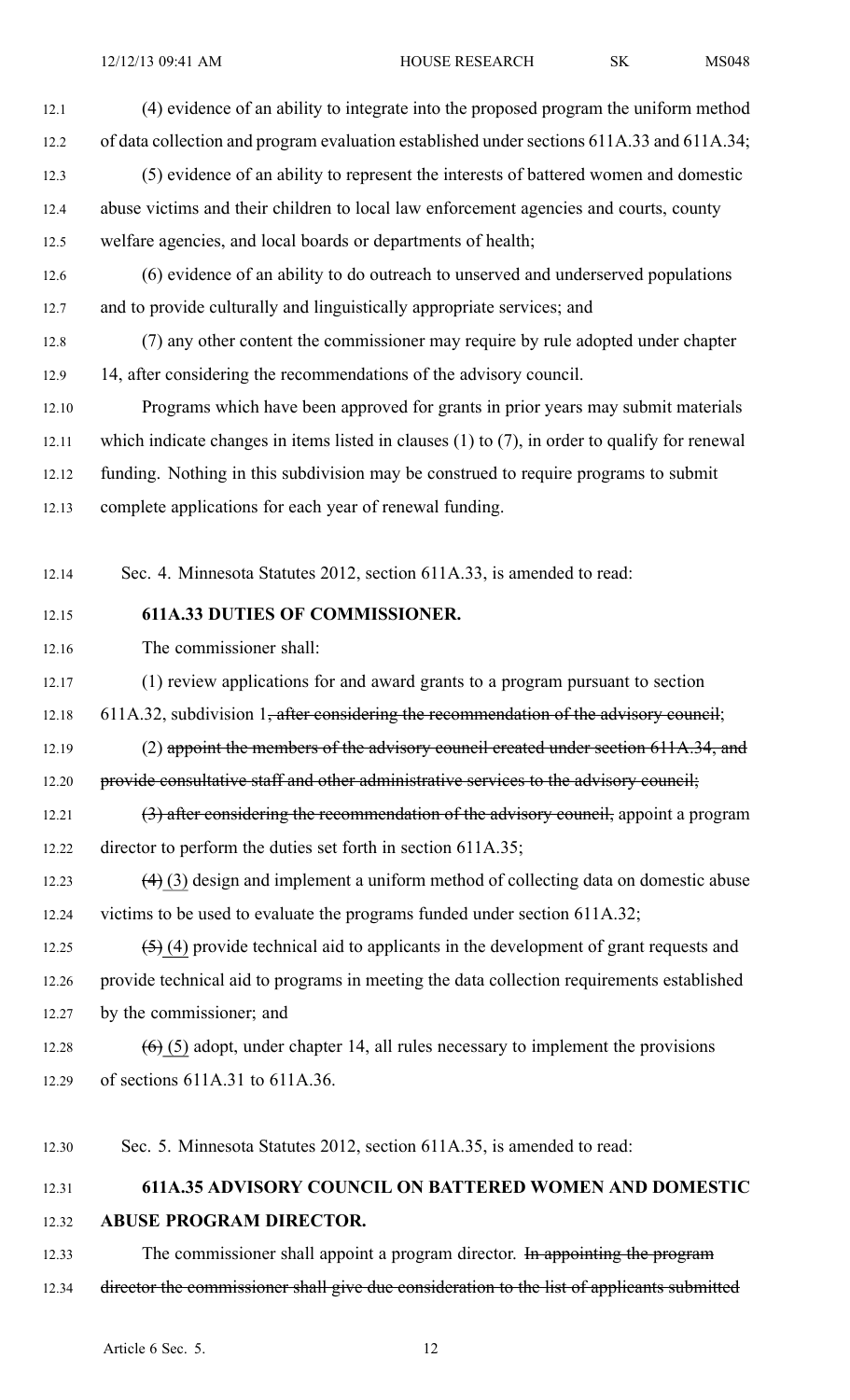13.1 to the commissioner pursuant to section 611A.34, subdivision 3, clause (3). The program 13.2 director shall administer the funds appropriated for sections 611A.31 to 611A.36, consult 13.3 with and provide staff to the advisory council, and perform other duties related to battered 13.4 women's and domestic abuse programs as the commissioner may assign. The program 13.5 director shall serve at the pleasure of the commissioner in the unclassified service.

13.6 Sec. 6. Minnesota Statutes 2012, section 629.342, subdivision 2, is amended to read: 13.7 Subd. 2. **Policies required.** (a) By July 1, 1993, each law enforcement agency 13.8 shall develop, adopt, and implement <sup>a</sup> written policy regarding arrest procedures for 13.9 domestic abuse incidents. In the development of <sup>a</sup> policy, each law enforcement agency 13.10 shall consult with domestic abuse advocates, community organizations, and other law 13.11 enforcement agencies with expertise in the recognition and handling of domestic abuse 13.12 incidents. The policy shall discourage dual arrests, include consideration of whether 13.13 one of the parties acted in self defense, and provide guidance to officers concerning 13.14 instances in which officers should remain at the scene of <sup>a</sup> domestic abuse incident until 13.15 the likelihood of further imminent violence has been eliminated.

13.16 (b) The Bureau of Criminal Apprehension, and the Board of Peace Officer Standards 13.17 and Training, and the Advisory Council on Battered Women and Domestic Abuse 13.18 appointed by the commissioner of corrections under section 611A.34, in consultation with 13.19 the Minnesota Chiefs of Police Association, the Minnesota Sheriffs Association, and the 13.20 Minnesota Police and Peace Officers Association, shall develop <sup>a</sup> written model policy 13.21 regarding arrest procedures for domestic abuse incidents for use by local law enforcement 13.22 agencies. Each law enforcement agency may adopt the model policy in lieu of developing 13.23 its own policy under the provisions of paragraph (a).

13.24 (c) Local law enforcement agencies that have already developed <sup>a</sup> written policy 13.25 regarding arrest procedures for domestic abuse incidents before July 1, 1992, are not 13.26 required to develop <sup>a</sup> new policy but must review their policies and consider the written 13.27 model policy developed under paragraph (b).

| 13.28 | Sec. 7. CLARIFICATION OF CONTINUED EXISTENCE.                                             |
|-------|-------------------------------------------------------------------------------------------|
| 13.29 | This section clarifies that the groups listed in this section did not expire June 30,     |
| 13.30 | 2009. Actions taken by the groups listed in this section and public funds spent on behalf |
| 13.31 | of these groups since June 30, 2009, are valid:                                           |
| 13.32 | (1) Automobile Theft Prevention Advisory Board, created in Minnesota Statutes,            |
| 13.33 | section 65B.84, subdivision 4; and                                                        |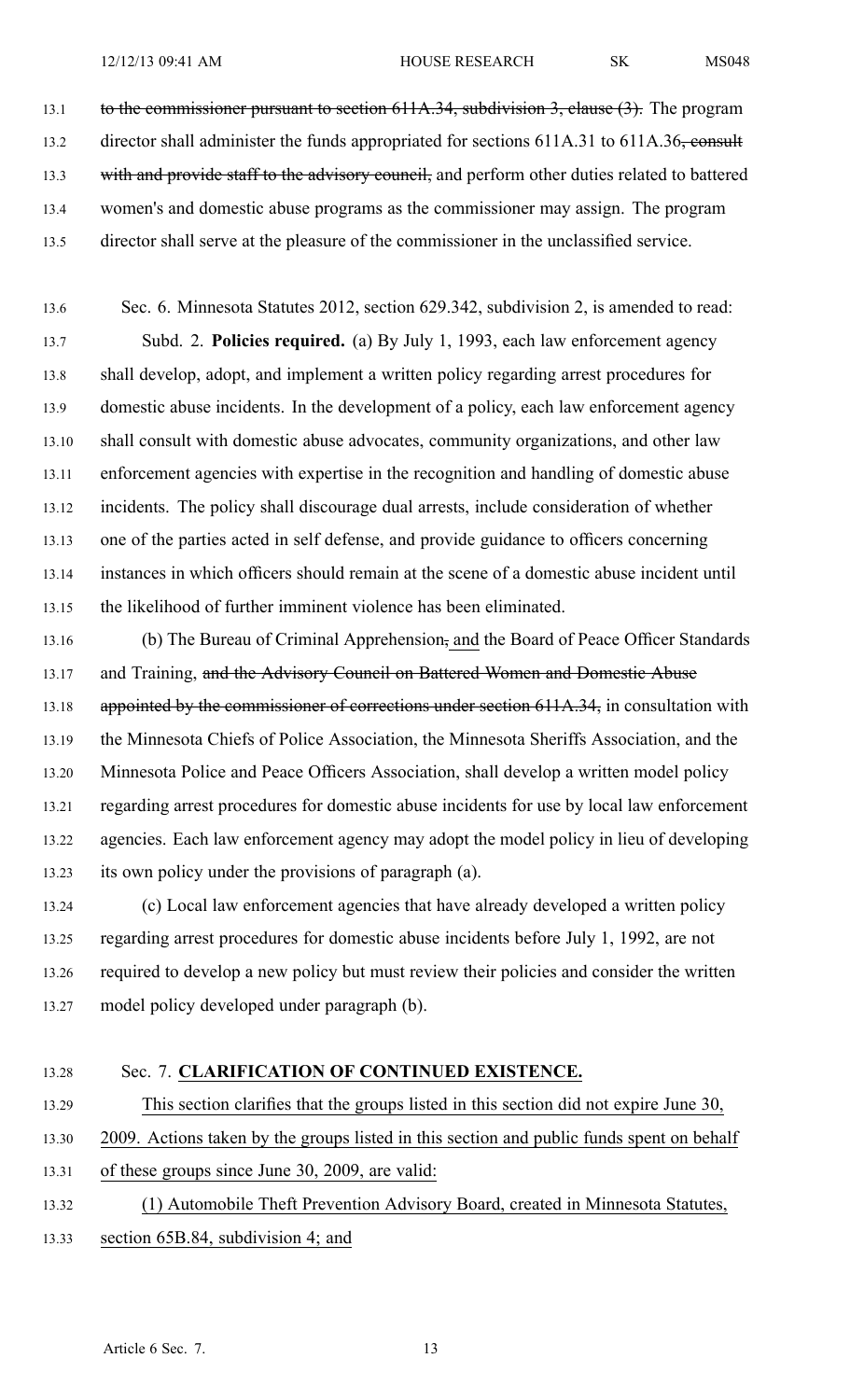|       | 12/12/13 09:41 AM                                    | <b>HOUSE RESEARCH</b>                                                                 | SK | <b>MS048</b> |
|-------|------------------------------------------------------|---------------------------------------------------------------------------------------|----|--------------|
| 14.1  |                                                      | (2) Fire Service Advisory Committee, created in Minnesota Statutes, section           |    |              |
| 14.2  | 299F.012, subdivision 2.                             |                                                                                       |    |              |
| 14.3  |                                                      | <b>EFFECTIVE DATE.</b> This section is effective the day following final enactment    |    |              |
| 14.4  | and applies retroactively to June 30, 2009.          |                                                                                       |    |              |
|       |                                                      |                                                                                       |    |              |
| 14.5  | Sec. 8. REPEALER.                                    |                                                                                       |    |              |
| 14.6  |                                                      | Minnesota Statutes 2012, sections 243.93; 299C.156; 299M.02; and 611A.34, are         |    |              |
| 14.7  | repealed.                                            |                                                                                       |    |              |
| 14.8  |                                                      | <b>ARTICLE 7</b>                                                                      |    |              |
| 14.9  |                                                      | <b>HEALTH AND HUMAN SERVICES</b>                                                      |    |              |
| 14.10 |                                                      | Section 1. Minnesota Statutes 2012, section 115.741, is amended by adding a           |    |              |
| 14.11 | subdivision to read:                                 |                                                                                       |    |              |
| 14.12 |                                                      | Subd. 5. Repeal. This section is repealed June 30, 2019.                              |    |              |
| 14.13 |                                                      | Sec. 2. Minnesota Statutes 2013 Supplement, section 144.98, subdivision 10, is        |    |              |
| 14.14 | amended to read:                                     |                                                                                       |    |              |
| 14.15 |                                                      | Subd. 10. Establishing a selection committee. (a) The commissioner shall              |    |              |
| 14.16 |                                                      | establish a selection committee for the purpose of recommending approval of qualified |    |              |
| 14.17 |                                                      | laboratory assessors and assessment bodies. Committee members shall demonstrate       |    |              |
| 14.18 |                                                      | competence in assessment practices. The committee shall initially consist of seven    |    |              |
| 14.19 | members appointed by the commissioner as follows:    |                                                                                       |    |              |
| 14.20 |                                                      | (1) one member from a municipal laboratory accredited by the commissioner;            |    |              |
| 14.21 |                                                      | (2) one member from an industrial treatment laboratory accredited by the              |    |              |
| 14.22 | commissioner;                                        |                                                                                       |    |              |
| 14.23 |                                                      | (3) one member from a commercial laboratory located in this state and accredited by   |    |              |
| 14.24 | the commissioner;                                    |                                                                                       |    |              |
| 14.25 |                                                      | (4) one member from a commercial laboratory located outside the state and             |    |              |
| 14.26 | accredited by the commissioner;                      |                                                                                       |    |              |
| 14.27 |                                                      | (5) one member from a nongovernmental client of environmental laboratories;           |    |              |
| 14.28 |                                                      | (6) one member from a professional organization with a demonstrated interest in       |    |              |
| 14.29 | environmental laboratory data and accreditation; and |                                                                                       |    |              |
| 14.30 |                                                      | (7) one employee of the laboratory accreditation program administered by the          |    |              |
| 14.31 | department.                                          |                                                                                       |    |              |
|       |                                                      |                                                                                       |    |              |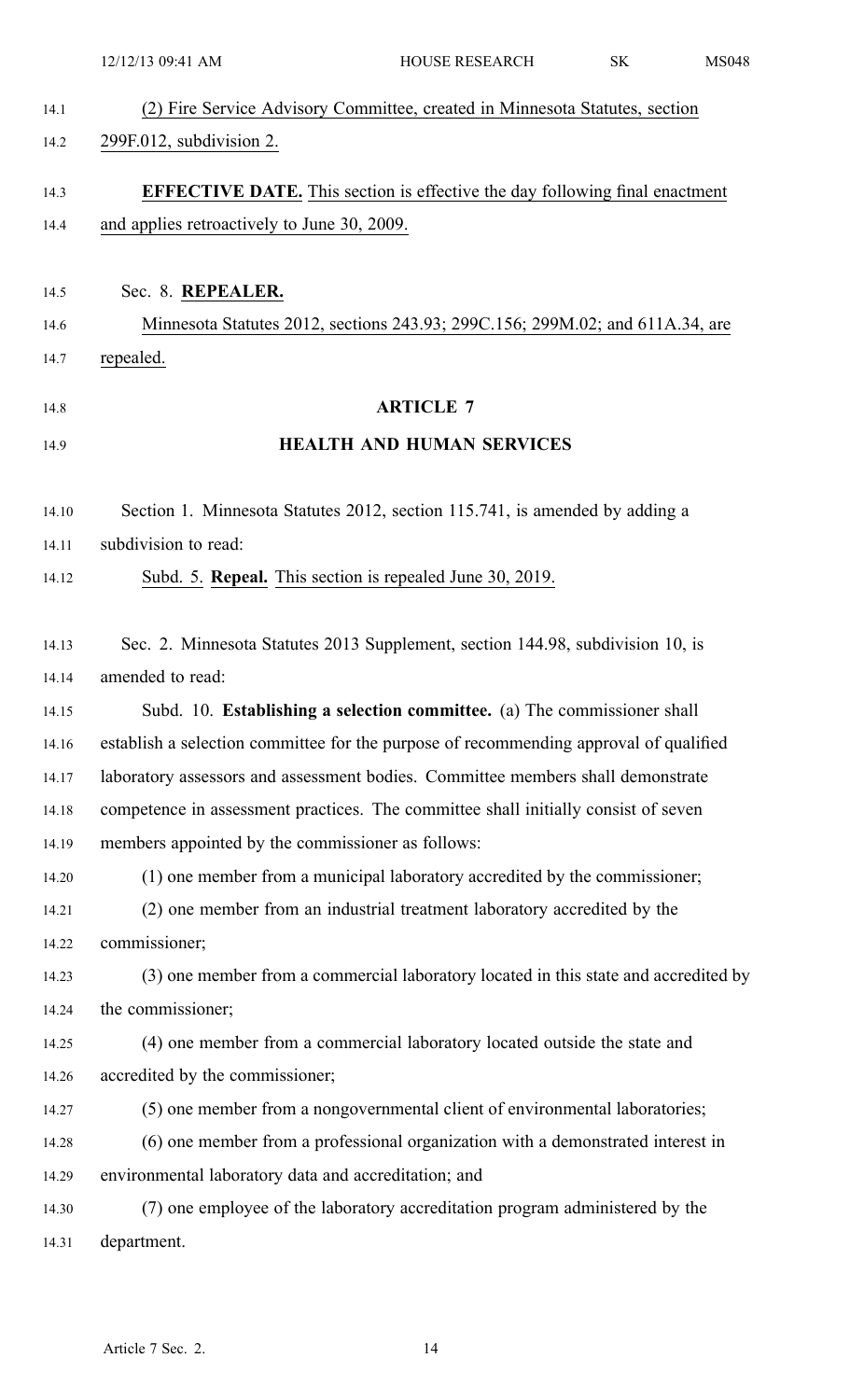| 15.1  | (b) Committee appointments begin on January 1 and end on December 31 of the                  |
|-------|----------------------------------------------------------------------------------------------|
| 15.2  | same year.                                                                                   |
| 15.3  | (c) The commissioner shall appoint persons to fill vacant committee positions,               |
| 15.4  | expand the total number of appointed positions, or change the designated positions upon      |
| 15.5  | the advice of the committee.                                                                 |
| 15.6  | (d) The commissioner shall rescind the appointment of a selection committee                  |
| 15.7  | member for sufficient cause as the commissioner determines, such as:                         |
| 15.8  | $(1)$ neglect of duty;                                                                       |
| 15.9  | (2) failure to notify the commissioner of a real or perceived conflict of interest;          |
| 15.10 | (3) nonconformance with committee procedures;                                                |
| 15.11 | (4) failure to demonstrate competence in assessment practices; or                            |
| 15.12 | (5) official misconduct.                                                                     |
| 15.13 | (e) Members of the selection committee shall be compensated according to the                 |
| 15.14 | provisions in section 15.059, subdivision 3.                                                 |
| 15.15 | (f) The selection committee expires June 30, 2018.                                           |
|       |                                                                                              |
| 15.16 | Sec. 3. Minnesota Statutes 2012, section 144G.06, is amended to read:                        |
| 15.17 | 144G.06 UNIFORM CONSUMER INFORMATION GUIDE.                                                  |
| 15.18 | (a) The commissioner of health shall establish an advisory committee consisting              |
| 15.19 | of representatives of consumers, providers, county and state officials, and other            |
| 15.20 | groups the commissioner considers appropriate. The advisory committee shall present          |
| 15.21 | recommendations to the commissioner on:                                                      |
| 15.22 | $(1)$ a format for a guide to be used by individual providers of assisted living, as         |
| 15.23 | defined in section 144G.01, that includes information about services offered by that         |
| 15.24 | provider, which services may be covered by Medicare, service costs, and other relevant       |
| 15.25 | provider-specific information, as well as a statement of philosophy and values associated    |
| 15.26 | with assisted living, presented in uniform categories that facilitate comparison with guides |
| 15.27 | issued by other providers; and                                                               |
| 15.28 | (2) requirements for informing assisted living clients, as defined in section 144G.01,       |
| 15.29 | of their applicable legal rights.                                                            |
| 15.30 | (b) The commissioner, after reviewing the recommendations of the advisory                    |
| 15.31 | committee, shall adopt a uniform format for the guide to be used by individual providers,    |
| 15.32 | and the required components of materials to be used by providers to inform assisted          |
| 15.33 | living clients of their legal rights, and shall make the uniform format and the required     |
| 15.34 | components available to assisted living providers.                                           |
|       |                                                                                              |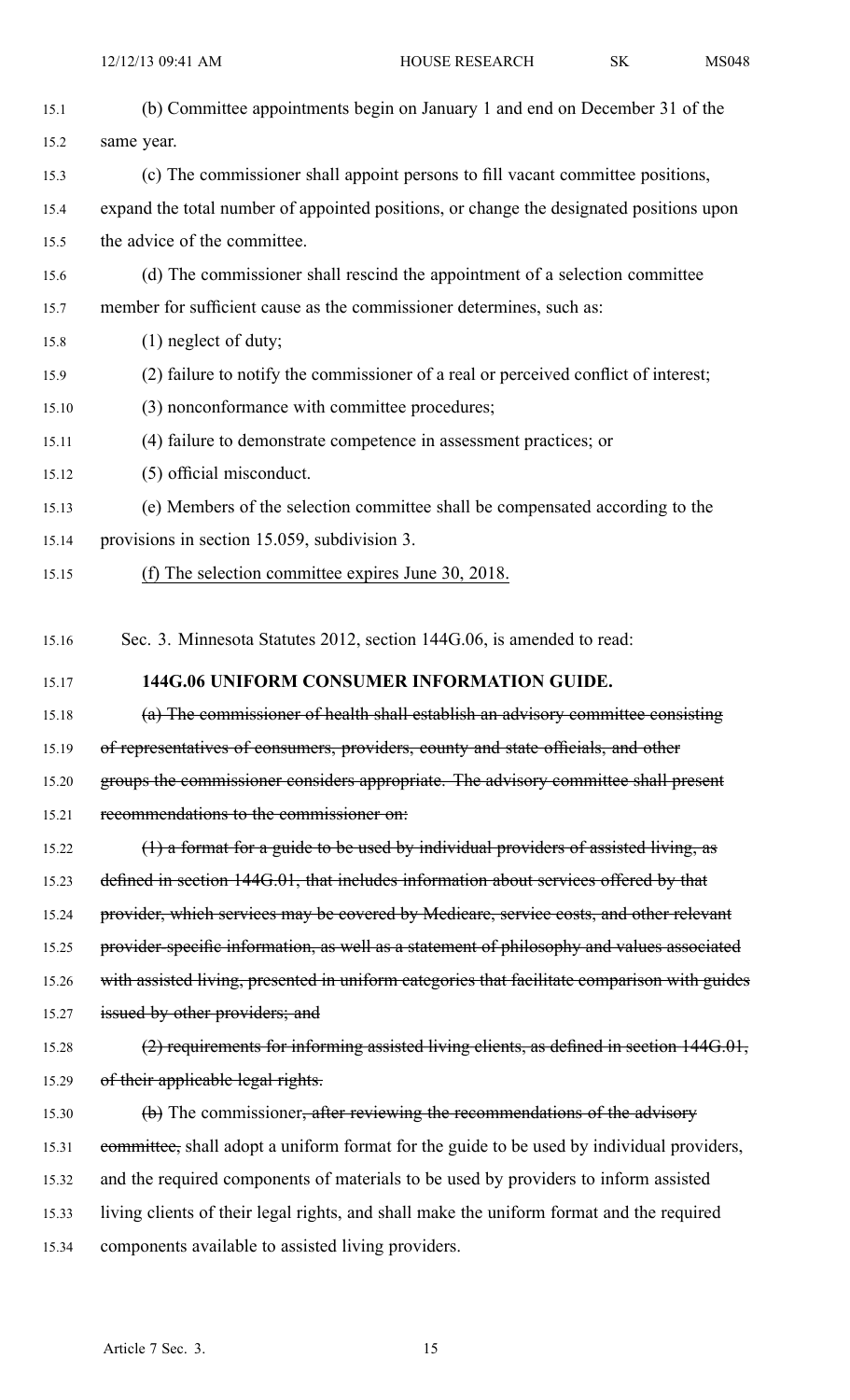#### 16.1 Sec. 4. Minnesota Statutes 2012, section 252.30, is amended to read:

# 16.2 **252.30 AUTHORIZATION TO MAKE GRANTS FOR COMMUNITY** 16.3 **RESIDENTIAL FACILITIES.**

16.4 The commissioner of human services may make grants to nonprofit organizations, 16.5 municipalities or local units of governmen<sup>t</sup> to provide up to 25 percen<sup>t</sup> of the cost of 16.6 constructing, purchasing or remodeling small community residential facilities for persons 16.7 with developmental disabilities allowing such persons to live in <sup>a</sup> homelike atmosphere 16.8 near their families. Operating capital grants may also be made for up to three months of 16.9 reimbursable operating costs after the facility begins processing applications for admission 16.10 and prior to reimbursement for services. Repayment of the operating grants shall be made 16.11 to the commissioner of human services at the end of the provider's first fiscal year, or at 16.12 the conclusion of the interim rate period, whichever occurs first. No aid under this section 16.13 shall be granted to <sup>a</sup> facility providing for more than 16 residents in <sup>a</sup> living unit and with 16.14 more than two living units. The advisory council established by section 252.31 shall 16.15 recommend to the commissioner appropriate disbursement of the funds appropriated by 16.16 Laws 1973, chapter 673, section 3. Prior to any disbursement of funds the commissioner 16.17 shall review the plans and location of any proposed facility to determine whether such 16.18 <sup>a</sup> facility is needed. The commissioner shall promulgate such rules for the making of 16.19 grants and for the administration of this section as the commissioner deems proper. 16.20 The remaining portion of the cost of constructing, purchasing, remodeling facilities, or 16.21 of operating capital shall be borne by nonstate sources including federal grants, local 16.22 governmen<sup>t</sup> funds, funds from charitable sources, gifts and mortgages.

16.23 Sec. 5. Minnesota Statutes 2013 Supplement, section 256B.064, subdivision 1a, 16.24 is amended to read:

16.25 Subd. 1a. **Grounds for sanctions against vendors.** The commissioner may 16.26 impose sanctions against <sup>a</sup> vendor of medical care for any of the following: (1) fraud, 16.27 theft, or abuse in connection with the provision of medical care to recipients of public 16.28 assistance; (2) <sup>a</sup> pattern of presentment of false or duplicate claims or claims for services 16.29 not medically necessary; (3) <sup>a</sup> pattern of making false statements of material facts for 16.30 the purpose of obtaining greater compensation than that to which the vendor is legally 16.31 entitled; (4) suspension or termination as <sup>a</sup> Medicare vendor; (5) refusal to gran<sup>t</sup> the 16.32 state agency access during regular business hours to examine all records necessary to 16.33 disclose the extent of services provided to program recipients and appropriateness of 16.34 claims for payment; (6) failure to repay an overpaymen<sup>t</sup> or <sup>a</sup> fine finally established under 16.35 this section; (7) failure to correct errors in the maintenance of health service or financial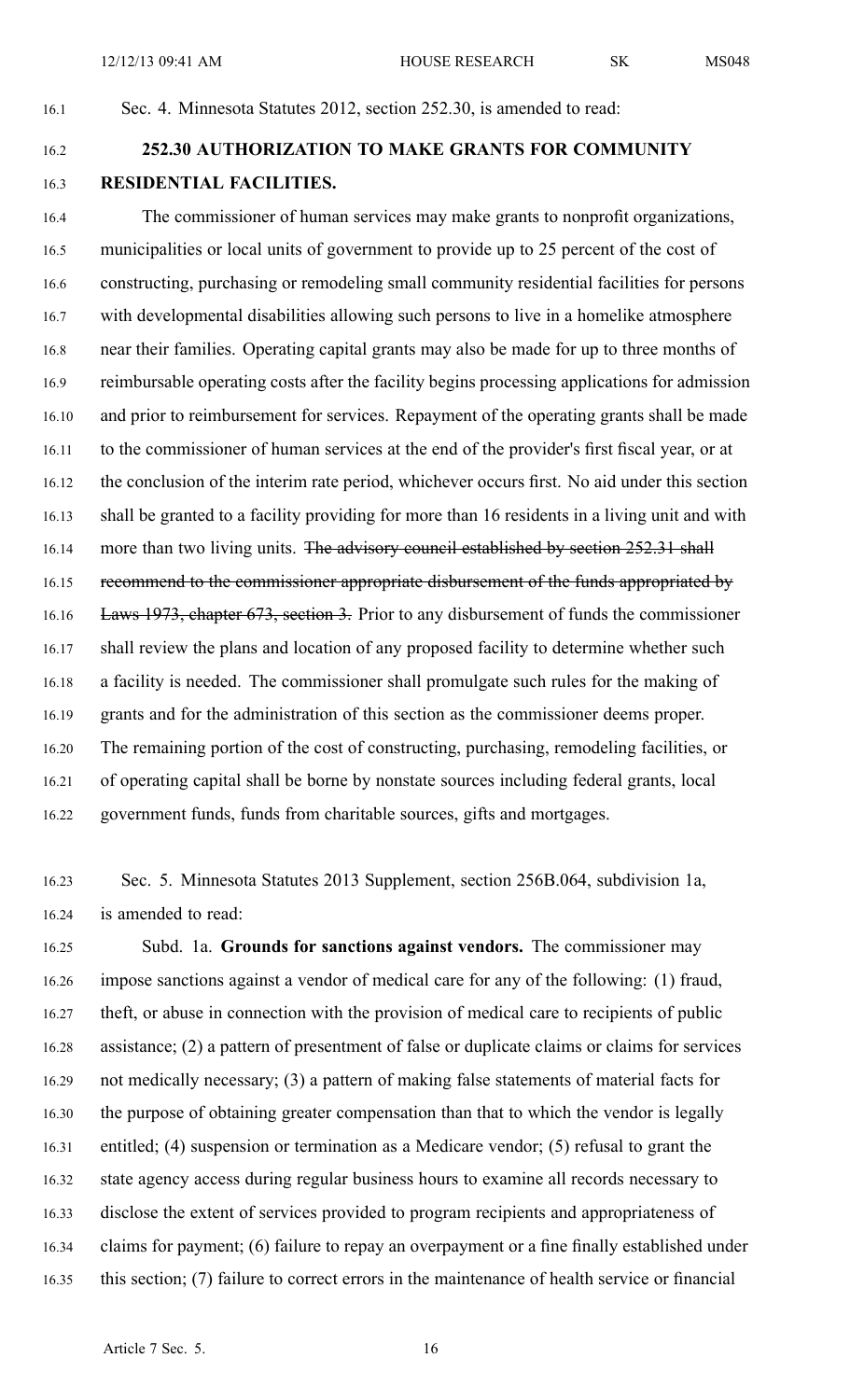17.1 records for which <sup>a</sup> fine was imposed or after issuance of <sup>a</sup> warning by the commissioner; 17.2 and (8) any reason for which <sup>a</sup> vendor could be excluded from participation in the 17.3 Medicare program under section 1128, 1128A, or 1866(b)(2) of the Social Security Act. 17.4 The determination of services not medically necessary may be made by the commissioner 17.5 in consultation with a peer advisory task force appointed by the commissioner on the 17.6 recommendation of appropriate professional organizations. The task force expires as 17.7 provided in section 15.059, subdivision 5.

17.8 Sec. 6. Minnesota Statutes 2012, section 256B.27, subdivision 3, is amended to read: 17.9 Subd. 3. **Access to medical records.** The commissioner of human services, with the 17.10 written consent of the recipient, on file with the local welfare agency, shall be allowed 17.11 access to all personal medical records of medical assistance recipients solely for the 17.12 purposes of investigating whether or not: (a) <sup>a</sup> vendor of medical care has submitted <sup>a</sup> 17.13 claim for reimbursement, <sup>a</sup> cost repor<sup>t</sup> or <sup>a</sup> rate application which is duplicative, erroneous, 17.14 or false in whole or in part, or which results in the vendor obtaining greater compensation 17.15 than the vendor is legally entitled to; or (b) the medical care was medically necessary. The 17.16 vendor of medical care shall receive notification from the commissioner at least 24 hours 17.17 before the commissioner gains access to such records. The determination of provision of 17.18 services not medically necessary shall be made by the commissioner. The commissioner 17.19 may consult with an advisory task force of vendors the commissioner may appoint, on 17.20 the recommendation of appropriate professional organizations. The task force expires as 17.21 provided in section 15.059, subdivision 6. Notwithstanding any other law to the contrary, 17.22 <sup>a</sup> vendor of medical care shall not be subject to any civil or criminal liability for providing 17.23 access to medical records to the commissioner of human services pursuan<sup>t</sup> to this section.

#### 17.24 Sec. 7. **CLARIFICATION OF CONTINUED EXISTENCE.**

17.25 This section clarifies that the groups listed in this section did not expire June 30, 17.26 2009. Actions taken by the groups listed in this section and public funds spen<sup>t</sup> on behalf 17.27 of these groups since June 30, 2009, are valid:

- 17.28 (1) Medical Assistance Drug Formulary Committee, created in Minnesota Statutes, 17.29 section 256B.0625, subdivision 13c;
- 17.30 (2) Environmental Health Tracking and Biomonitoring Advisory Panel, created
- 17.31 in Minnesota Statutes, section 144.998;
- 17.32 (3) Water Supply Systems and Wastewater Treatment Facilities Advisory Council,
- 17.33 created in Minnesota Statutes, section 115.741; and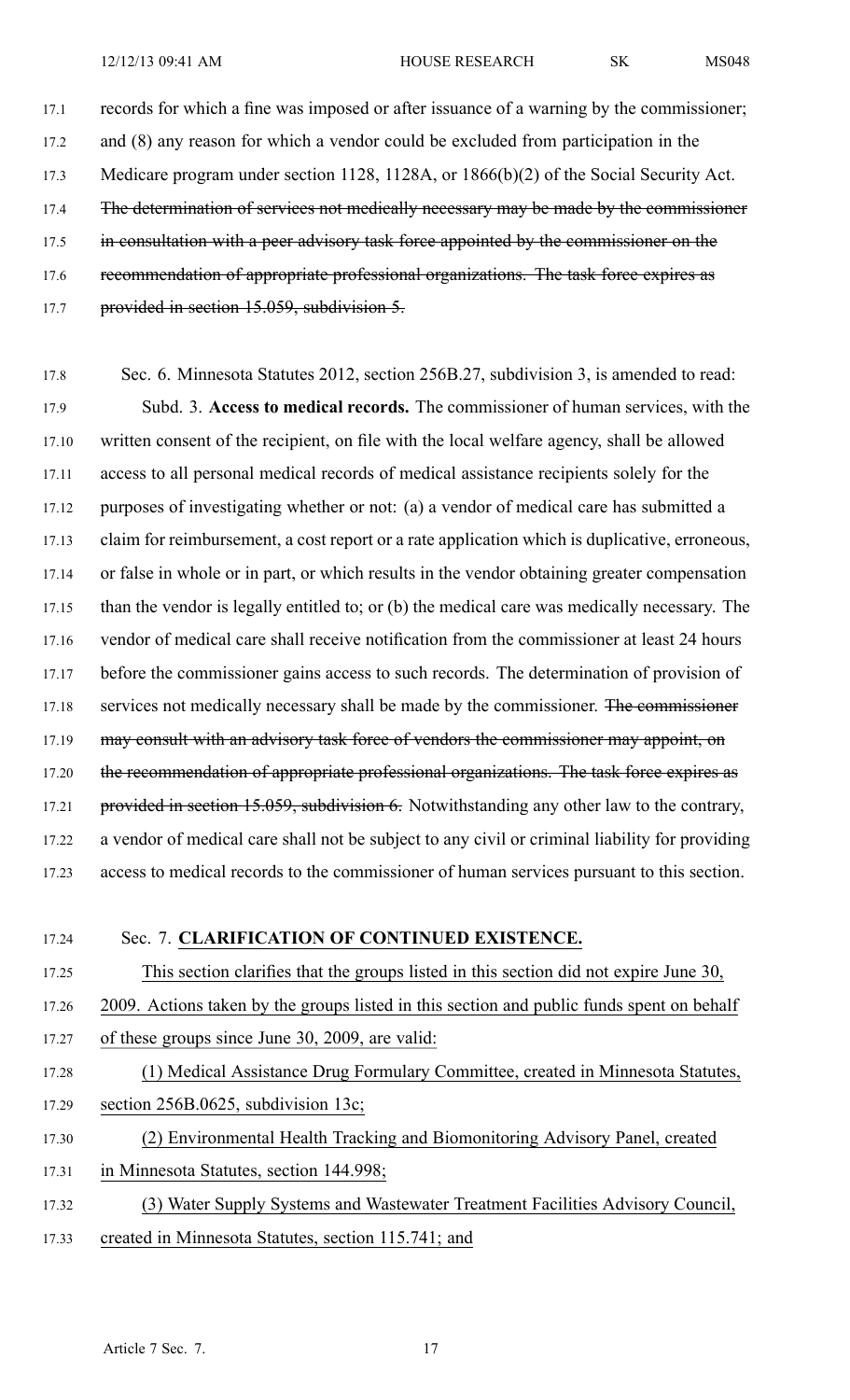12/12/13 09:41 AM HOUSE RESEARCH SK MS048

18.1 (4) Prescription Electronic Reporting Advisory Committee, created in Minnesota 18.2 Statutes, section 152.126, subdivision 3.

# 18.3 **EFFECTIVE DATE.** This section is effective the day following final enactment 18.4 and applies retroactively to June 30, 2009.

- 18.5 Sec. 8. **REPEALER.** 18.6 Minnesota Statutes 2012, sections 62U.09; 144.011, subdivision 2; 145.98, 18.7 subdivisions 1 and 3; 252.31; and 402A.15, are repealed.
- 
- 

# 18.8 **ARTICLE 8** 18.9 **CONFORMING CHANGES**

18.10 Section 1. Minnesota Statutes 2012, section 3.922, subdivision 8, is amended to read: 18.11 Subd. 8. **Advisory board.** An advisory board on urban Indians shall advise the 18.12 council on the unique problems and concerns of Minnesota Indians who reside in urban 18.13 areas of the state. The board must be appointed by the council at the direction of the 18.14 elected tribal leadership and consist of six Indians residing in the vicinity of Minneapolis, 18.15 St. Paul, Bemidji, and Duluth. At least one member of the board must be <sup>a</sup> resident of 18.16 each city. The terms, compensation, and removal of members are as provided in section 18.17 15.059, but the expiration dates provided in that section do not apply.

- 18.18 Sec. 2. Minnesota Statutes 2012, section 15B.11, subdivision 2, is amended to read: 18.19 Subd. 2. **Advisory committee.** (a) A three-member advisory committee to the 18.20 CAAPB is established. Each of the three must be either an architect or <sup>a</sup> planner. One 18.21 must be appointed by the CAAPB; one, by the State Board of the Arts; and one, by the 18.22 Minnesota Society of the American Institute of Architects.
- 18.23 (b) The advisory committee must advise the CAAPB on all architectural and 18.24 planning matters.
- 18.25 (c) Notwithstanding section 15.059, subdivision 5, or other law, the authority for 18.26 appointment of an advisory committee does not expire.
- 18.27 (d) An advisory committee member must not be a contestant in a CAAPB 18.28 competition.
- 18.29 Sec. 3. Minnesota Statutes 2012, section 16B.055, subdivision 1, is amended to read: 18.30 Subdivision 1. **Federal Assistive Technology Act.** (a) The Department of 18.31 Administration is designated as the lead agency to carry out all the responsibilities under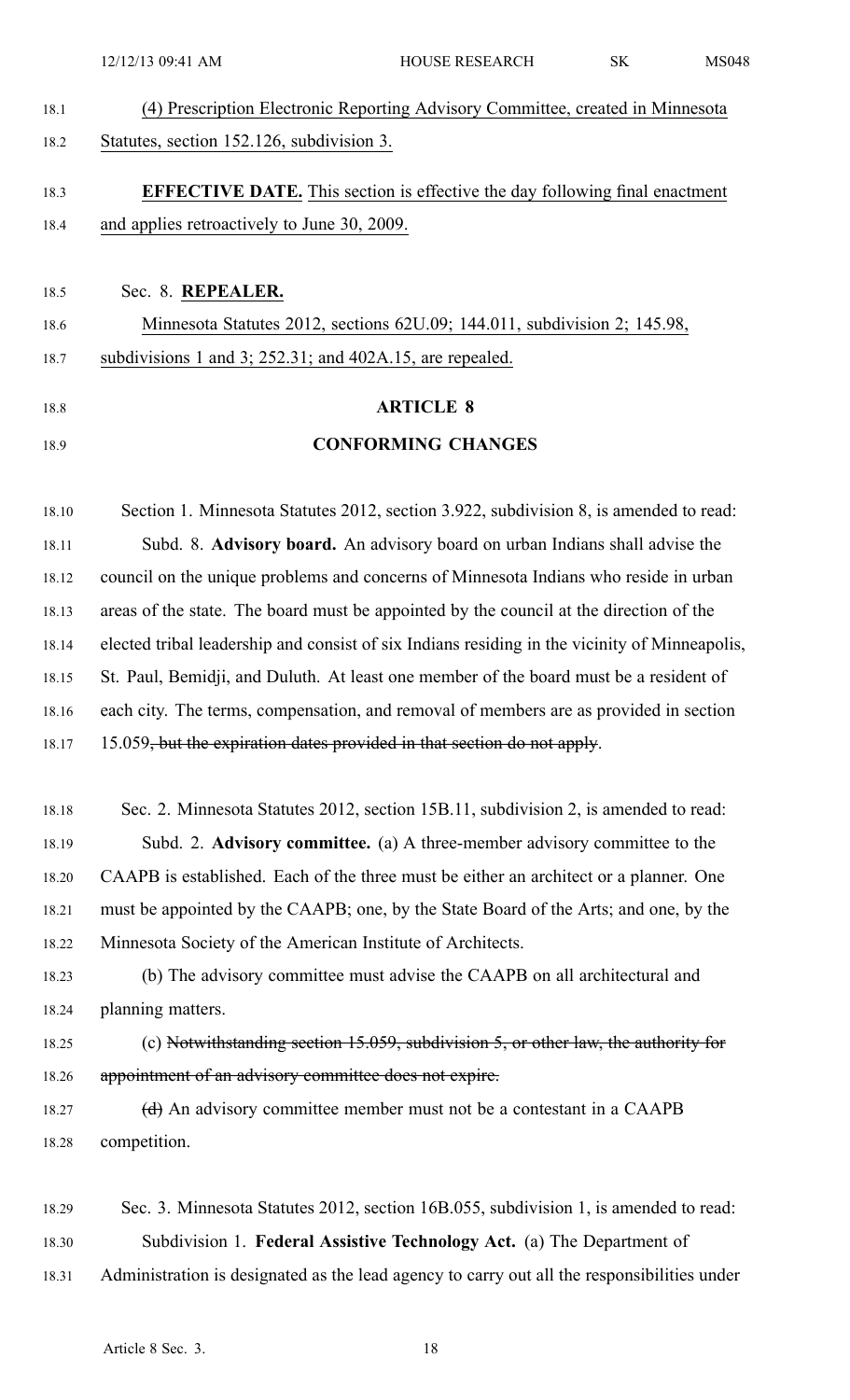19.1 the Assistive Technology Act of 1998, as provided by Public Law 108-364, as amended. 19.2 The Minnesota Assistive Technology Advisory Council is established to fulfill the 19.3 responsibilities required by the Assistive Technology Act, as provided by Public Law 19.4 108-364, as amended. Because the existence of this council is required by federal law, this 19.5 council does not expire and the expiration date provided in section 15.059, subdivision 19.6  $\qquad 5,$  does not apply.

19.7 (b) The governor shall appoint the membership of the council as required by the 19.8 Assistive Technology Act of 1998, as provided by Public Law 108-364, as amended. 19.9 After the governor has completed the appointments required by this subdivision, the 19.10 commissioner of administration, or the commissioner's designee, shall convene the 19.11 first meeting of the council following the appointments. Members shall serve two-year 19.12 terms commencing July 1 of each odd-numbered year, and receive the compensation 19.13 specified by the Assistive Technology Act of 1998, as provided by Public Law 108-364, as 19.14 amended. The members of the council shall select their chair at the first meeting following 19.15 their appointment.

19.16 Sec. 4. Minnesota Statutes 2012, section 28A.21, subdivision 6, is amended to read: 19.17 Subd. 6. **Expiration.** Notwithstanding section 15.059, subdivision 5, This section 19.18 expires June 30, 2017.

19.19 Sec. 5. Minnesota Statutes 2012, section 62J.495, subdivision 2, is amended to read: 19.20 Subd. 2. **E-Health Advisory Committee.** (a) The commissioner shall establish an 19.21 e-Health Advisory Committee governed by section 15.059 to advise the commissioner 19.22 on the following matters:

19.23 (1) assessment of the adoption and effective use of health information technology by 19.24 the state, licensed health care providers and facilities, and local public health agencies;

19.25 (2) recommendations for implementing <sup>a</sup> statewide interoperable health information 19.26 infrastructure, to include estimates of necessary resources, and for determining standards 19.27 for clinical data exchange, clinical suppor<sup>t</sup> programs, patient privacy requirements, and 19.28 maintenance of the security and confidentiality of individual patient data;

- 19.29 (3) recommendations for encouraging use of innovative health care applications 19.30 using information technology and systems to improve patient care and reduce the cost 19.31 of care, including applications relating to disease managemen<sup>t</sup> and personal health 19.32 managemen<sup>t</sup> that enable remote monitoring of patients' conditions, especially those with 19.33 chronic conditions; and
- 

19.34 (4) other related issues as requested by the commissioner.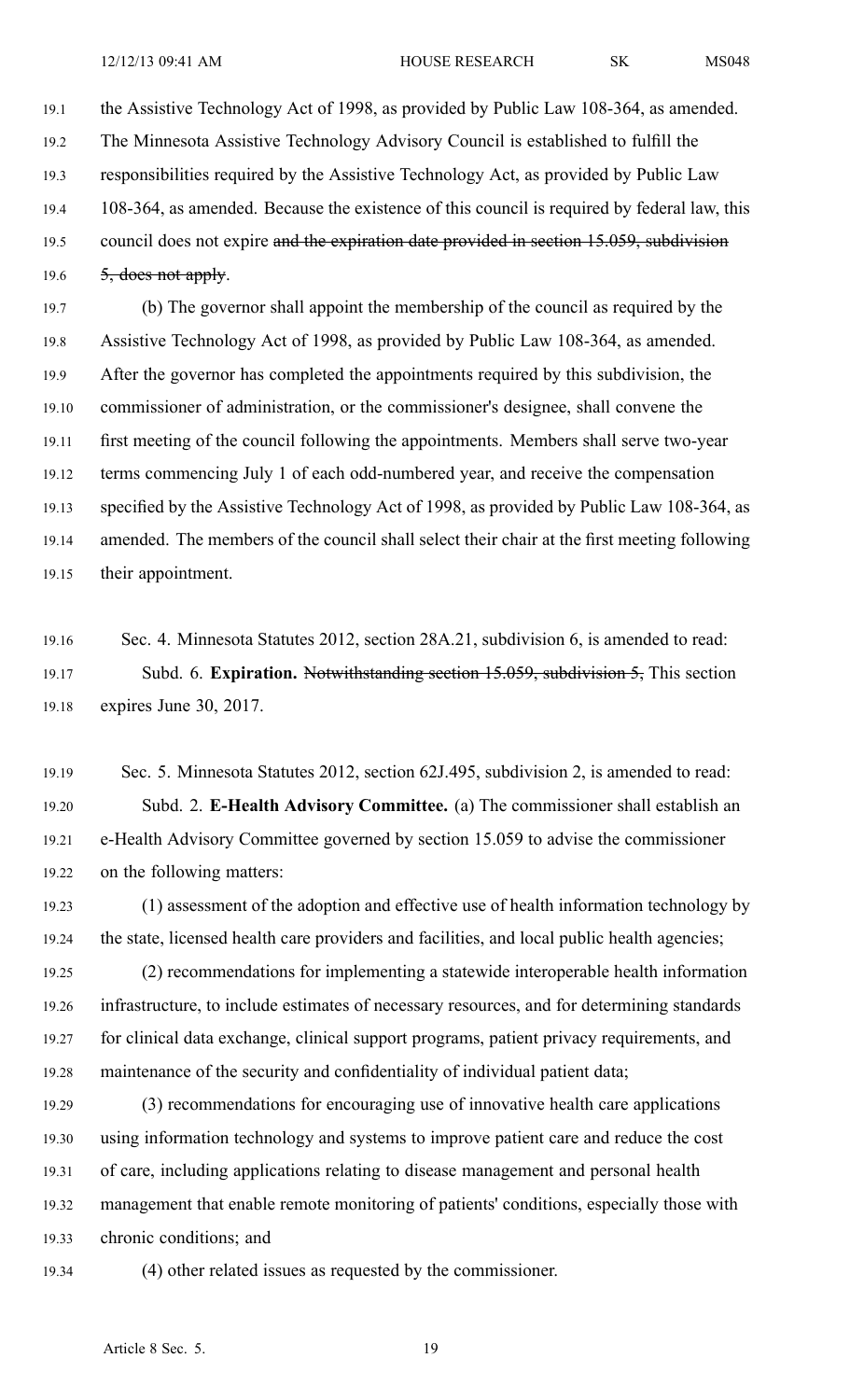20.1 (b) The members of the e-Health Advisory Committee shall include the 20.2 commissioners, or commissioners' designees, of health, human services, administration, 20.3 and commerce and additional members to be appointed by the commissioner to include 20.4 persons representing Minnesota's local public health agencies, licensed hospitals and other 20.5 licensed facilities and providers, private purchasers, the medical and nursing professions, 20.6 health insurers and health plans, the state quality improvement organization, academic and 20.7 research institutions, consumer advisory organizations with an interest and expertise in 20.8 health information technology, and other stakeholders as identified by the commissioner to 20.9 fulfill the requirements of section 3013, paragraph (g), of the HITECH Act.

20.10 (c) The commissioner shall prepare and issue an annual repor<sup>t</sup> not later than January 20.11 30 of each year outlining progress to date in implementing <sup>a</sup> statewide health information 20.12 infrastructure and recommending action on policy and necessary resources to continue the 20.13 promotion of adoption and effective use of health information technology.

20.14 (d) Notwithstanding section 15.059, This subdivision expires June 30, 2015.

20.15 Sec. 6. Minnesota Statutes 2012, section 79A.02, subdivision 1, is amended to read: 20.16 Subdivision 1. **Membership.** For the purposes of assisting the commissioner, 20.17 there is established <sup>a</sup> Workers' Compensation Self-insurers' Advisory Committee of five 20.18 members that are employers authorized to self-insure in Minnesota. Three of the members 20.19 and three alternates shall be elected by the self-insurers' security fund board of trustees and 20.20 two members and two alternates shall be appointed by the commissioner. Notwithstanding 20.21 section 15.059, the advisory committee does not expire.

20.22 Sec. 7. Minnesota Statutes 2012, section 85.0146, subdivision 1, is amended to read: 20.23 Subdivision 1. **Advisory council created.** The Cuyuna Country State Recreation 20.24 Area Citizens Advisory Council is established. Notwithstanding section 15.059, the 20.25 council does not expire. Membership on the advisory council shall include:

20.26 (1) <sup>a</sup> representative of the Cuyuna Range Mineland Recreation Area Joint Powers 20.27 Board;

20.28 (2) <sup>a</sup> representative of the Croft Mine Historical Park Joint Powers Board;

- 20.29 (3) <sup>a</sup> designee of the Cuyuna Range Mineland Reclamation Committee who has
- 20.30 worked as <sup>a</sup> miner in the local area;

20.31 (4) <sup>a</sup> representative of the Crow Wing County Board;

20.32 (5) an elected state official;

20.33 (6) <sup>a</sup> representative of the Grand Rapids regional office of the Department of Natural 20.34 Resources;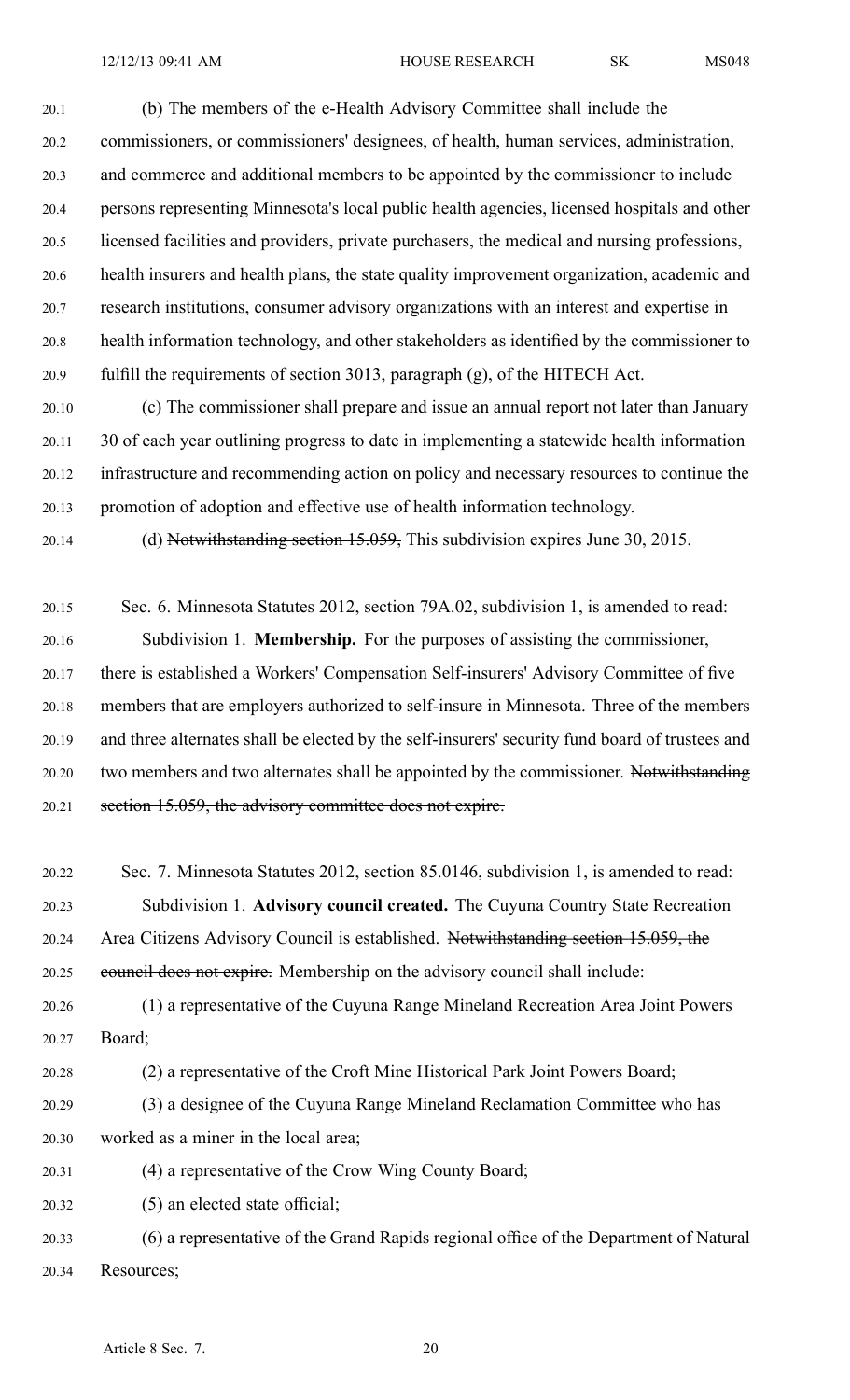| 21.1  | (7) a designee of the Iron Range Resources and Rehabilitation Board;                      |
|-------|-------------------------------------------------------------------------------------------|
| 21.2  | (8) a designee of the local business community selected by the area chambers of           |
| 21.3  | commerce;                                                                                 |
| 21.4  | (9) a designee of the local environmental community selected by the Crow Wing             |
| 21.5  | County District 5 commissioner;                                                           |
| 21.6  | (10) a designee of a local education organization selected by the Crosby-Ironton          |
| 21.7  | School Board;                                                                             |
| 21.8  | (11) a designee of one of the recreation area user groups selected by the Cuyuna          |
| 21.9  | Range Chamber of Commerce; and                                                            |
| 21.10 | (12) a member of the Cuyuna Country Heritage Preservation Society.                        |
| 21.11 | Sec. 8. Minnesota Statutes 2012, section 89A.03, subdivision 5, is amended to read:       |
| 21.12 | Subd. 5. Membership regulation. Terms, compensation, nomination, appointment,             |
| 21.13 | and removal of council members are governed by section 15.059. Section 15.059,            |
| 21.14 | subdivision 5, does not govern the expiration date of the council.                        |
| 21.15 | Sec. 9. Minnesota Statutes 2012, section 89A.08, subdivision 1, is amended to read:       |
| 21.16 | Subdivision 1. Establishment. The council shall appoint a Forest Resources                |
| 21.17 | Research Advisory Committee. Notwithstanding section 15.059, the council does not         |
| 21.18 | expire. The committee must consist of representatives of:                                 |
| 21.19 | (1) the College of Natural Resources, University of Minnesota;                            |
| 21.20 | (2) the Natural Resources Research Institute, University of Minnesota;                    |
| 21.21 | (3) the department;                                                                       |
| 21.22 | (4) the North Central Forest Experiment Station, United States Forest Service; and        |
| 21.23 | (5) other organizations as deemed appropriate by the council.                             |
| 21.24 | Sec. 10. Minnesota Statutes 2012, section 93.0015, subdivision 3, is amended to read:     |
| 21.25 | Subd. 3. Expiration. Notwithstanding section 15.059, subdivision 5, or other law to       |
| 21.26 | the contrary, The committee expires June 30, 2016.                                        |
| 21.27 | Sec. 11. Minnesota Statutes 2012, section 97A.055, subdivision 4b, is amended to read:    |
| 21.28 | Subd. 4b. Citizen oversight committees. (a) The commissioner shall appoint                |
| 21.29 | committees of affected persons to review the reports prepared under subdivision 4; review |
| 21.30 | the proposed work plans and budgets for the coming year; propose changes in policies,     |
|       |                                                                                           |

21.31 activities, and revenue enhancements or reductions; review other relevant information;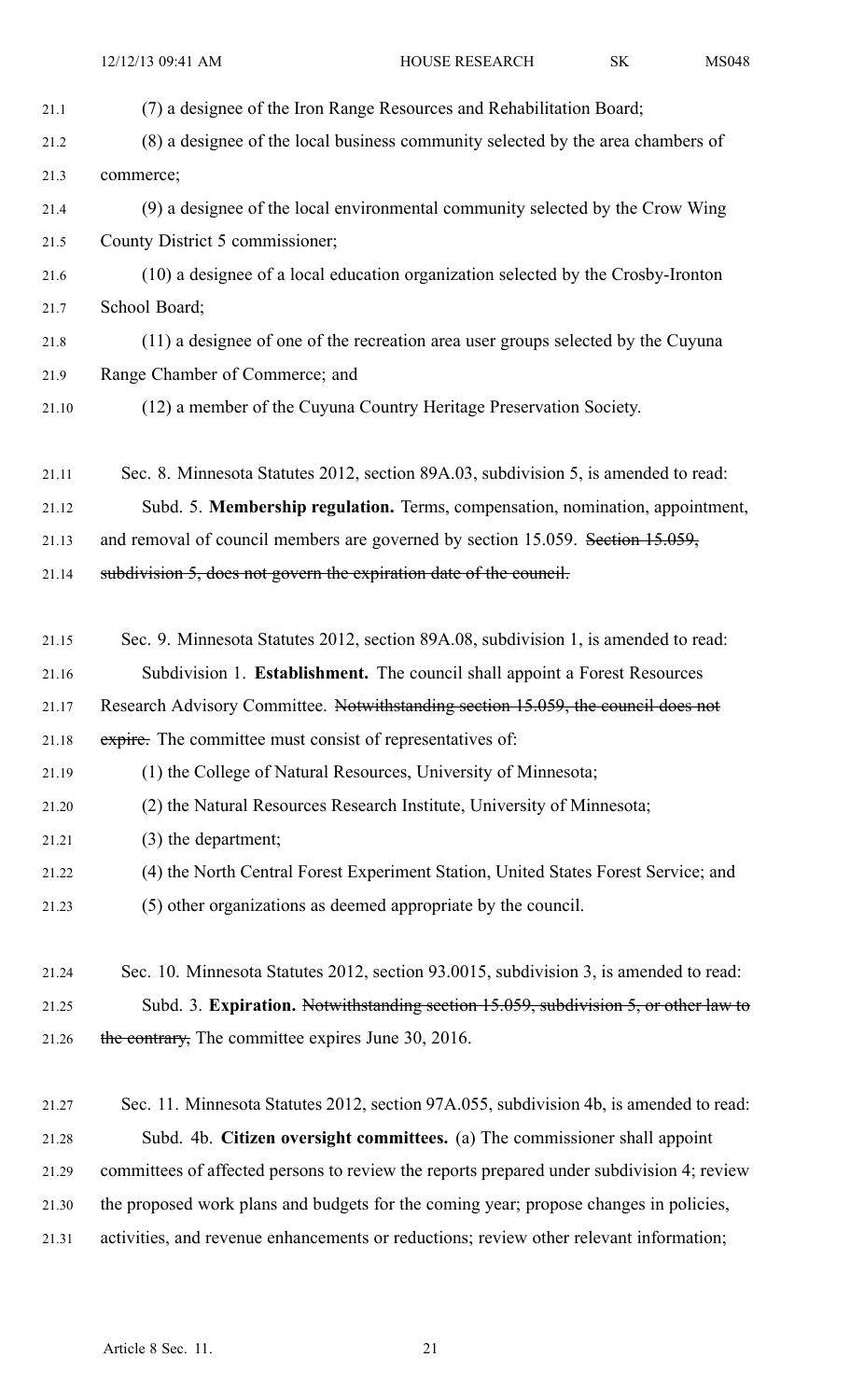22.1 and make recommendations to the legislature and the commissioner for improvements in 22.2 the managemen<sup>t</sup> and use of money in the game and fish fund.

22.3 (b) The commissioner shall appoint the following committees, each comprised 22.4 of at least ten affected persons:

22.5 (1) <sup>a</sup> Fisheries Oversight Committee to review fisheries funding and expenditures, 22.6 including activities related to trout and salmon stamps and walleye stamps; and

22.7 (2) <sup>a</sup> Wildlife Oversight Committee to review wildlife funding and expenditures, 22.8 including activities related to migratory waterfowl, pheasant, and wild turkey managemen<sup>t</sup> 22.9 and deer and big game management.

22.10 (c) The chairs of the Fisheries Oversight Committee and the Wildlife Oversight 22.11 Committee, and four additional members from each committee, shall form <sup>a</sup> Budgetary 22.12 Oversight Committee to coordinate the integration of the fisheries and wildlife oversight 22.13 committee reports into an annual repor<sup>t</sup> to the legislature; recommend changes on <sup>a</sup> broad 22.14 level in policies, activities, and revenue enhancements or reductions; and provide <sup>a</sup> forum 22.15 to address issues that transcend the fisheries and wildlife oversight committees.

22.16 (d) The Budgetary Oversight Committee shall develop recommendations for <sup>a</sup> 22.17 biennial budget plan and repor<sup>t</sup> for expenditures on game and fish activities. By August 15 22.18 of each even-numbered year, the committee shall submit the budget plan recommendations 22.19 to the commissioner and to the senate and house of representatives committees with 22.20 jurisdiction over natural resources finance.

22.21 (e) The chairs of the Fisheries Oversight Committee and the Wildlife Oversight 22.22 Committee shall be chosen by their respective committees. The chair of the Budgetary 22.23 Oversight Committee shall be appointed by the commissioner and may not be the chair of 22.24 either of the other oversight committees.

22.25 (f) The Budgetary Oversight Committee may make recommendations to the 22.26 commissioner and to the senate and house of representatives committees with jurisdiction 22.27 over natural resources finance for outcome goals from expenditures.

22.28 (g) Notwithstanding section 15.059, subdivision 5, or other law to the contrary, The 22.29 Fisheries Oversight Committee, the Wildlife Oversight Committee, and the Budgetary 22.30 Oversight Committee do not expire until June 30, 2015.

22.31 Sec. 12. Minnesota Statutes 2013 Supplement, section 103I.105, is amended to read:

### 22.32 **103I.105 ADVISORY COUNCIL ON WELLS AND BORINGS.**

22.33 (a) The Advisory Council on Wells and Borings is established as an advisory council 22.34 to the commissioner. The advisory council shall consist of 18 voting members. Of the 22.35 18 voting members: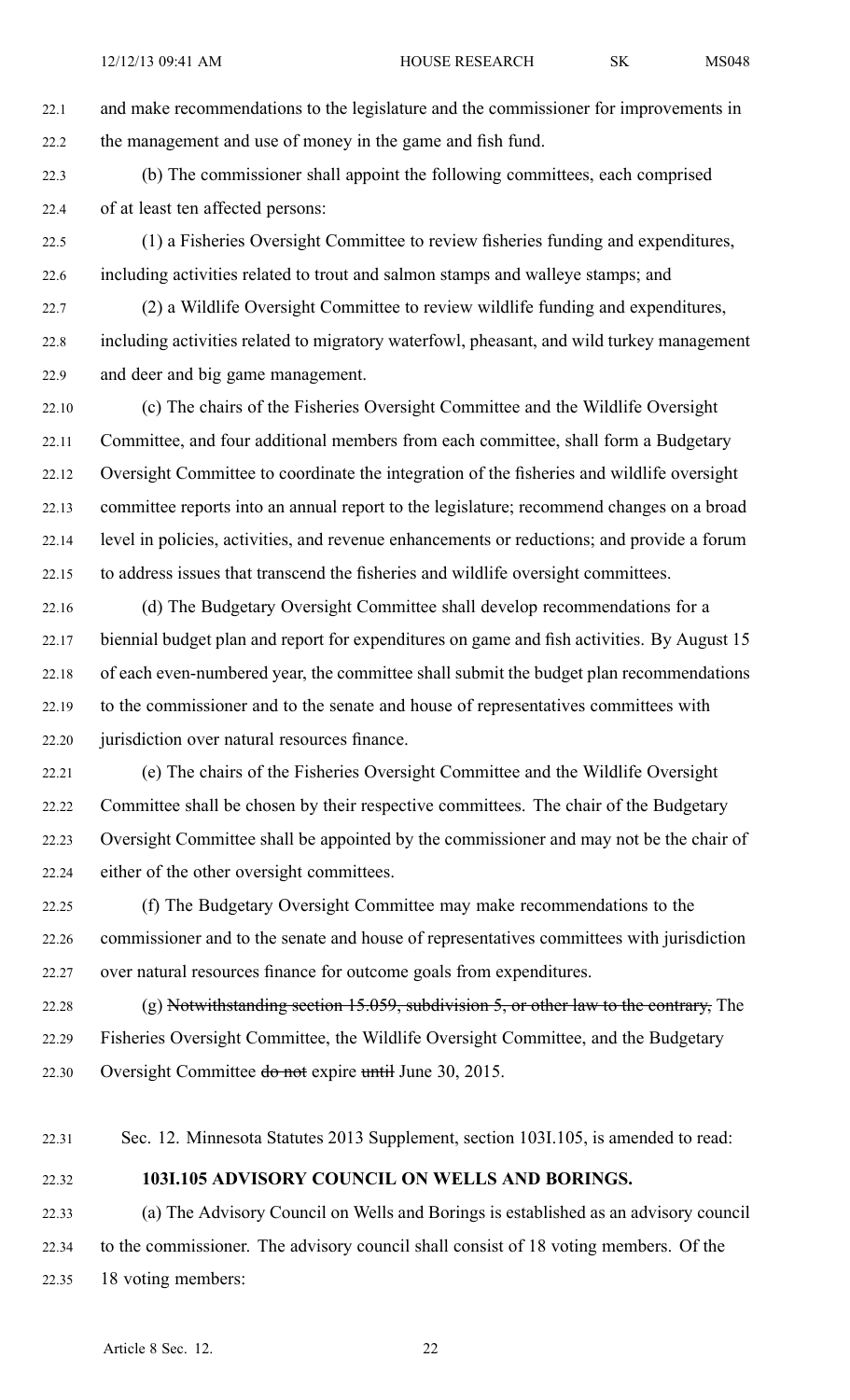| 23.1  | (1) one member must be from the Department of Health, appointed by the                    |
|-------|-------------------------------------------------------------------------------------------|
| 23.2  | commissioner of health;                                                                   |
| 23.3  | (2) one member must be from the Department of Natural Resources, appointed                |
| 23.4  | by the commissioner of natural resources;                                                 |
| 23.5  | (3) one member must be a member of the Minnesota Geological Survey of the                 |
| 23.6  | University of Minnesota, appointed by the director;                                       |
| 23.7  | (4) one member must be a responsible individual for a licensed explorer;                  |
| 23.8  | (5) one member must be a certified representative of a licensed elevator boring           |
| 23.9  | contractor;                                                                               |
| 23.10 | (6) two members must be members of the public who are not connected with the              |
| 23.11 | boring or well drilling industry;                                                         |
| 23.12 | (7) one member must be from the Pollution Control Agency, appointed by the                |
| 23.13 | commissioner of the Pollution Control Agency;                                             |
| 23.14 | (8) one member must be from the Department of Transportation, appointed by the            |
| 23.15 | commissioner of transportation;                                                           |
| 23.16 | (9) one member must be from the Board of Water and Soil Resources appointed by            |
| 23.17 | its chair;                                                                                |
| 23.18 | (10) one member must be a certified representative of a monitoring well contractor;       |
| 23.19 | (11) six members must be residents of this state appointed by the commissioner, who       |
| 23.20 | are certified representatives of licensed well contractors, with not more than two from   |
| 23.21 | the seven-county metropolitan area and at least four from other areas of the state who    |
| 23.22 | represent different geographical regions; and                                             |
| 23.23 | (12) one member must be a certified representative of a licensed bored geothermal         |
| 23.24 | heat exchanger contractor.                                                                |
| 23.25 | (b) An appointee of the well drilling industry may not serve more than two                |
| 23.26 | consecutive terms.                                                                        |
| 23.27 | (c) The appointees to the advisory council from the well drilling industry must:          |
| 23.28 | (1) have been residents of this state for at least three years before appointment; and    |
| 23.29 | (2) have at least five years' experience in the well drilling business.                   |
| 23.30 | (d) The terms of the appointed members and the compensation and removal of all            |
| 23.31 | members are governed by section 15.059, except section 15.059, subdivision 5, relating to |
| 23.32 | expiration of the advisory council does not apply.                                        |
|       |                                                                                           |
| 23.33 | Sec. 13. Minnesota Statutes 2012, section 116U.25, is amended to read:                    |
|       |                                                                                           |

# 23.34 **116U.25 EXPLORE MINNESOTA TOURISM COUNCIL.**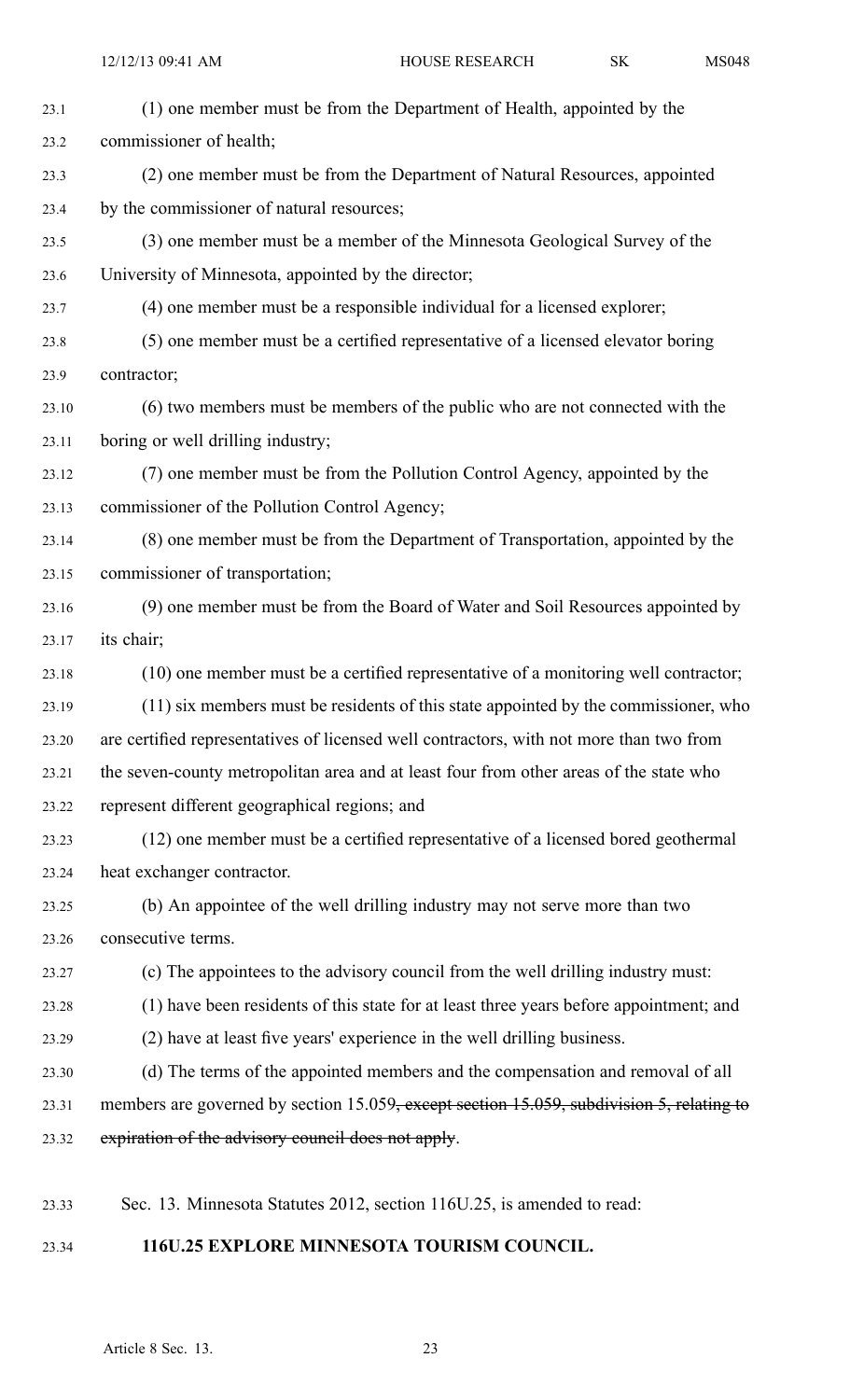24.1 (a) The director shall be advised by the Explore Minnesota Tourism Council 24.2 consisting of up to 28 voting members appointed by the governor for four-year terms, 24.3 including: 24.4 (1) the director of Explore Minnesota Tourism who serves as the chair; 24.5 (2) eleven representatives of statewide associations representing bed and breakfast 24.6 establishments, golf, festivals and events, counties, convention and visitor bureaus, 24.7 lodging, resorts, trails, campgrounds, restaurants, and chambers of commerce; 24.8 (3) one representative from each of the tourism marketing regions of the state as 24.9 designated by the office; 24.10 (4) six representatives of the tourism business representing transportation, retail, 24.11 travel agencies, tour operators, travel media, and convention facilities; 24.12 (5) one or more ex officio nonvoting members including at least one from the 24.13 University of Minnesota Tourism Center; 24.14 (6) four legislators, two from each house, one each from the two largest political 24.15 party caucuses in each house, appointed according to the rules of the respective houses; and 24.16 (7) other persons, if any, as designated from time to time by the governor. 24.17 (b) The council shall act to serve the broader interests of tourism in Minnesota 24.18 by promoting activities that support, maintain, and expand the state's domestic and 24.19 international travel market, thereby generating increased visitor expenditures, tax revenue, 24.20 and employment. 24.21 (c) Filling of membership vacancies is as provided in section 15.059. The terms of 24.22 one-half of the members shall be coterminous with the governor and the terms of the 24.23 remaining one-half of the members shall end on the first Monday in January one year after 24.24 the terms of the other members. Members may serve until their successors are appointed 24.25 and qualify. Members are not compensated. A member may be reappointed. 24.26 (d) The council shall meet at least four times per year and at other times determined 24.27 by the council. Notwithstanding section 15.059, the council does not expire.

24.28 (e) If compliance with section 13D.02 is impractical, the Explore Minnesota Tourism 24.29 Council may conduct <sup>a</sup> meeting of its members by telephone or other electronic means so 24.30 long as the following conditions are met:

24.31 (1) all members of the council participating in the meeting, wherever their physical 24.32 location, can hear one another and can hear all discussion and testimony;

24.33 (2) members of the public presen<sup>t</sup> at the regular meeting location of the council can 24.34 hear clearly all discussion and testimony and all votes of members of the council and, if 24.35 needed, receive those services required by sections 15.44 and 15.441;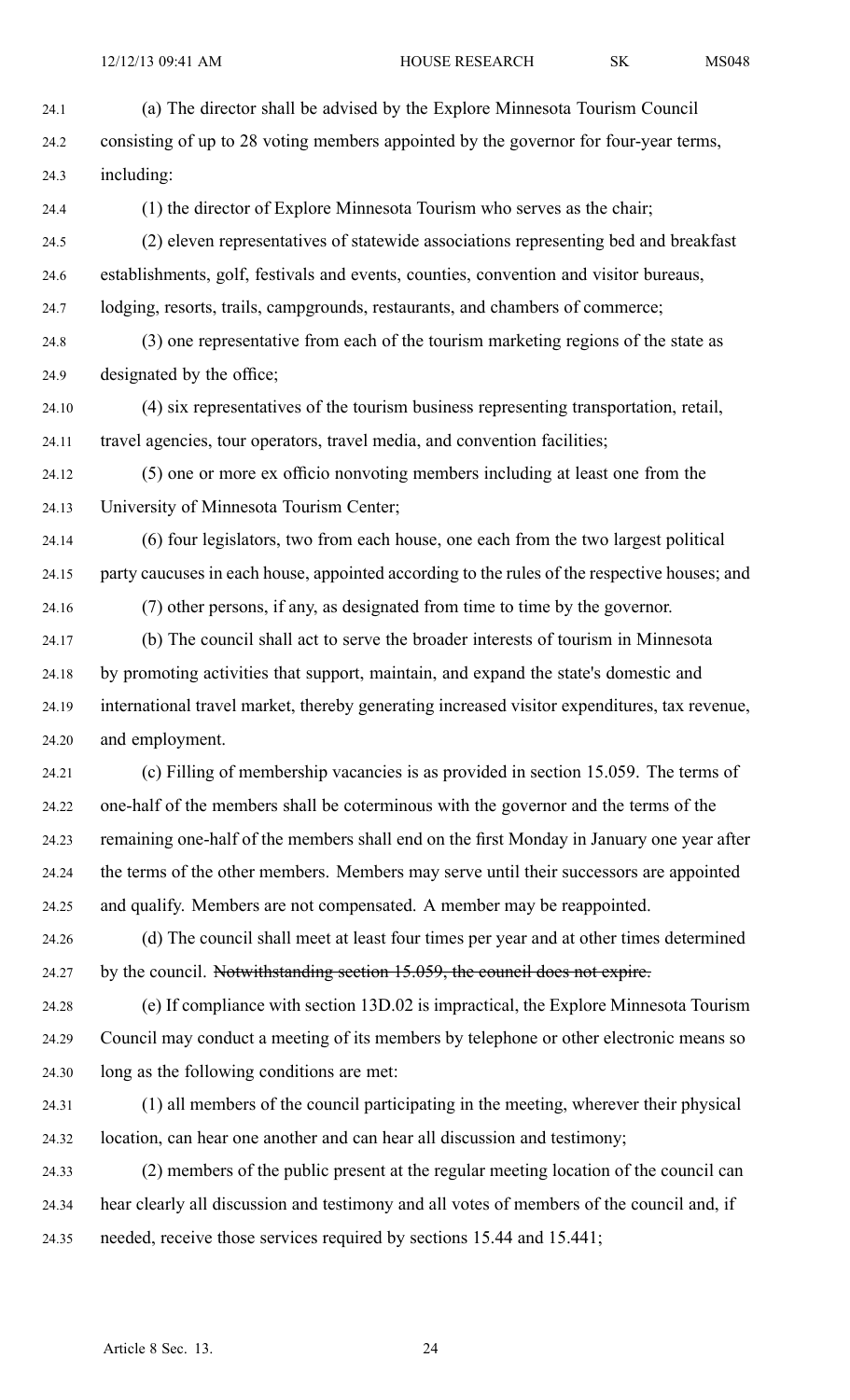- 25.1 (3) at least one member of the council is physically presen<sup>t</sup> at the regular meeting 25.2 location; and
- 25.3 (4) all votes are conducted by roll call, so each member's vote on each issue can be 25.4 identified and recorded.

25.5 (f) Each member of the council participating in <sup>a</sup> meeting by telephone or other 25.6 electronic means is considered presen<sup>t</sup> at the meeting for purposes of determining <sup>a</sup> 25.7 quorum and participating in all proceedings.

25.8 (g) If telephone or other electronic means is used to conduct <sup>a</sup> meeting, the council, 25.9 to the extent practical, shall allow <sup>a</sup> person to monitor the meeting electronically from <sup>a</sup> 25.10 remote location. The council may require the person making such <sup>a</sup> connection to pay for 25.11 documented marginal costs that the council incurs as <sup>a</sup> result of the additional connection.

25.12 (h) If telephone or other electronic means is used to conduct <sup>a</sup> regular, special, or 25.13 emergency meeting, the council shall provide notice of the regular meeting location, of the 25.14 fact that some members may participate by telephone or other electronic means, and of 25.15 the provisions of paragraph (g). The timing and method of providing notice is governed 25.16 by section 13D.04.

25.17 Sec. 14. Minnesota Statutes 2013 Supplement, section 125A.28, is amended to read:

#### 25.18 **125A.28 STATE INTERAGENCY COORDINATING COUNCIL.**

25.19 An Interagency Coordinating Council of at least 17, but not more than 25 members is 25.20 established, in compliance with Public Law 108-446, section 641. The members must be 25.21 appointed by the governor and reasonably represen<sup>t</sup> the population of Minnesota. Council 25.22 members must elect the council chair, who may not be <sup>a</sup> representative of the Department 25.23 of Education. The council must be composed of at least five parents, including persons 25.24 of color, of children with disabilities under age 12, including at least three parents of <sup>a</sup> 25.25 child with <sup>a</sup> disability under age seven, five representatives of public or private providers 25.26 of services for children with disabilities under age five, including <sup>a</sup> special education 25.27 director, county social service director, local Head Start director, and <sup>a</sup> community health 25.28 services or public health nursing administrator, one member of the senate, one member of 25.29 the house of representatives, one representative of teacher preparation programs in early 25.30 childhood-special education or other preparation programs in early childhood intervention, 25.31 at least one representative of advocacy organizations for children with disabilities under 25.32 age five, one physician who cares for young children with special health care needs, one 25.33 representative each from the commissioners of commerce, education, health, human 25.34 services, <sup>a</sup> representative from the state agency responsible for child care, foster care, 25.35 mental health, homeless coordinator of education of homeless children and youth, and <sup>a</sup>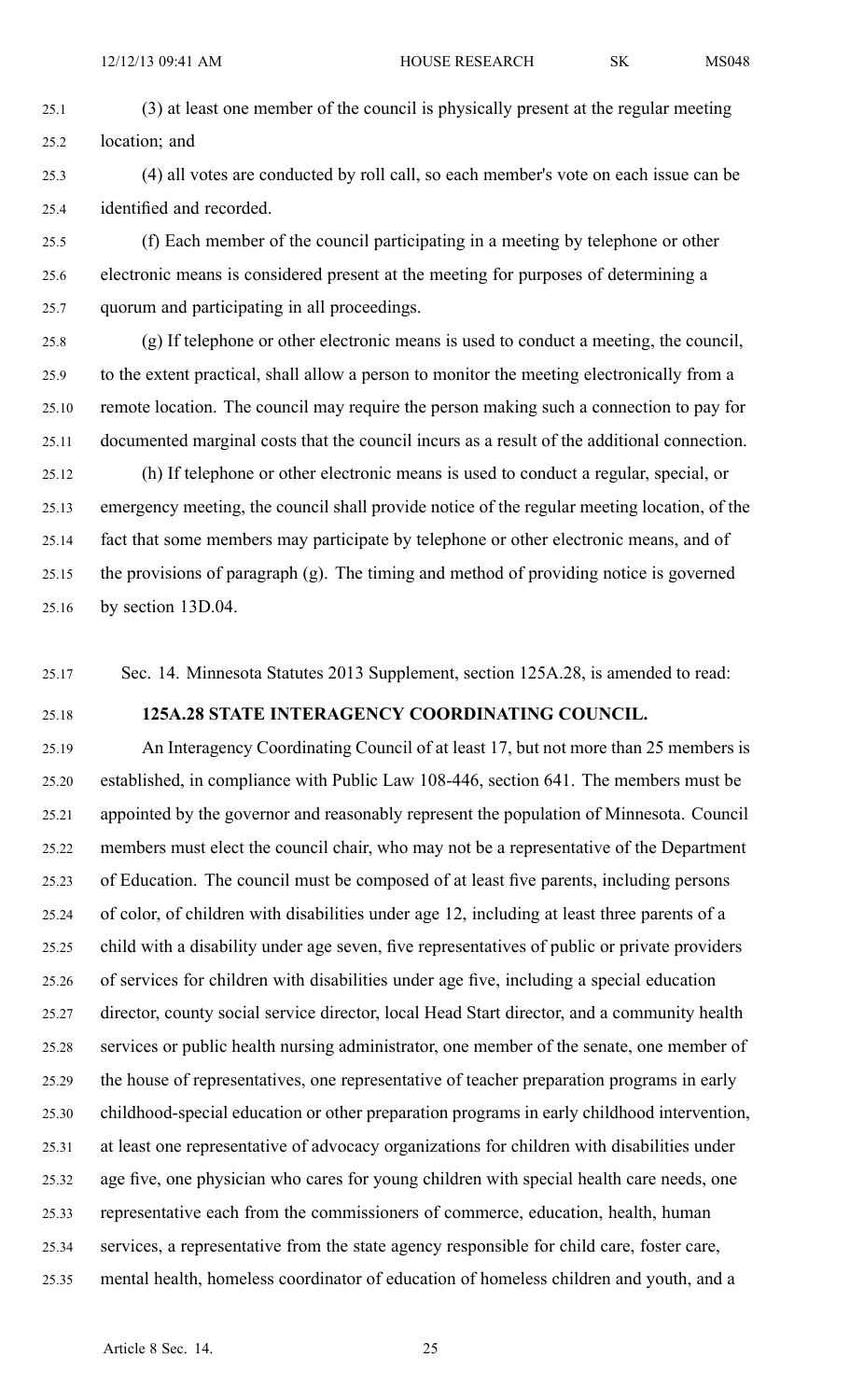26.1 representative from Indian health services or <sup>a</sup> tribal council. Section 15.059, subdivisions 26.2 2 to 5 4, apply to the council. The council must meet at least quarterly.

- 26.3 The council must address methods of implementing the state policy of developing 26.4 and implementing comprehensive, coordinated, multidisciplinary interagency programs of 26.5 early intervention services for children with disabilities and their families.
- 26.6 The duties of the council include recommending policies to ensure <sup>a</sup> comprehensive 26.7 and coordinated system of all state and local agency services for children under age five 26.8 with disabilities and their families. The policies must address how to incorporate each 26.9 agency's services into <sup>a</sup> unified state and local system of multidisciplinary assessment 26.10 practices, individual intervention plans, comprehensive systems to find children in need of 26.11 services, methods to improve public awareness, and assistance in determining the role of 26.12 interagency early intervention committees.
- 26.13 On the date that Minnesota Part C Annual Performance Report is submitted to the 26.14 federal Office of Special Education, the council must recommend to the governor and the 26.15 commissioners of education, health, human services, commerce, and employment and 26.16 economic development policies for <sup>a</sup> comprehensive and coordinated system.
- 26.17 Annually, the council must prepare and submit <sup>a</sup> repor<sup>t</sup> to the governor and the 26.18 secretary of the federal Department of Education on the status of early intervention 26.19 services and programs for infants and toddlers with disabilities and their families under 26.20 the Individuals with Disabilities Education Act, United States Code, title 20, sections 26.21 1471 to 1485 (Part C, Public Law 102-119), as operated in Minnesota. The Minnesota 26.22 Part C annual performance repor<sup>t</sup> may serve as the report.
- 26.23 Notwithstanding any other law to the contrary, the State Interagency Coordinating 26.24 Council does not expire unless federal law no longer requires the existence of the council 26.25 or committee.
- 26.26 Sec. 15. Minnesota Statutes 2012, section 134.31, subdivision 6, is amended to read: 26.27 Subd. 6. **Advisory committee.** The commissioner shall appoint an advisory 26.28 committee of five members to advise the staff of the Minnesota Braille and Talking Book 26.29 Library on long-range plans and library services. Members shall be people who use the 26.30 library. Section 15.059 governs this committee excep<sup>t</sup> that the committee shall not expire.
- 26.31 Sec. 16. Minnesota Statutes 2012, section 144.1255, subdivision 1, is amended to read: 26.32 Subdivision 1. **Creation and membership.** (a) By July 1, 2003, the commissioner 26.33 of health shall appoint an advisory committee to provide advice and recommendations to 26.34 the commissioner concerning tests and treatments for heritable and congenital disorders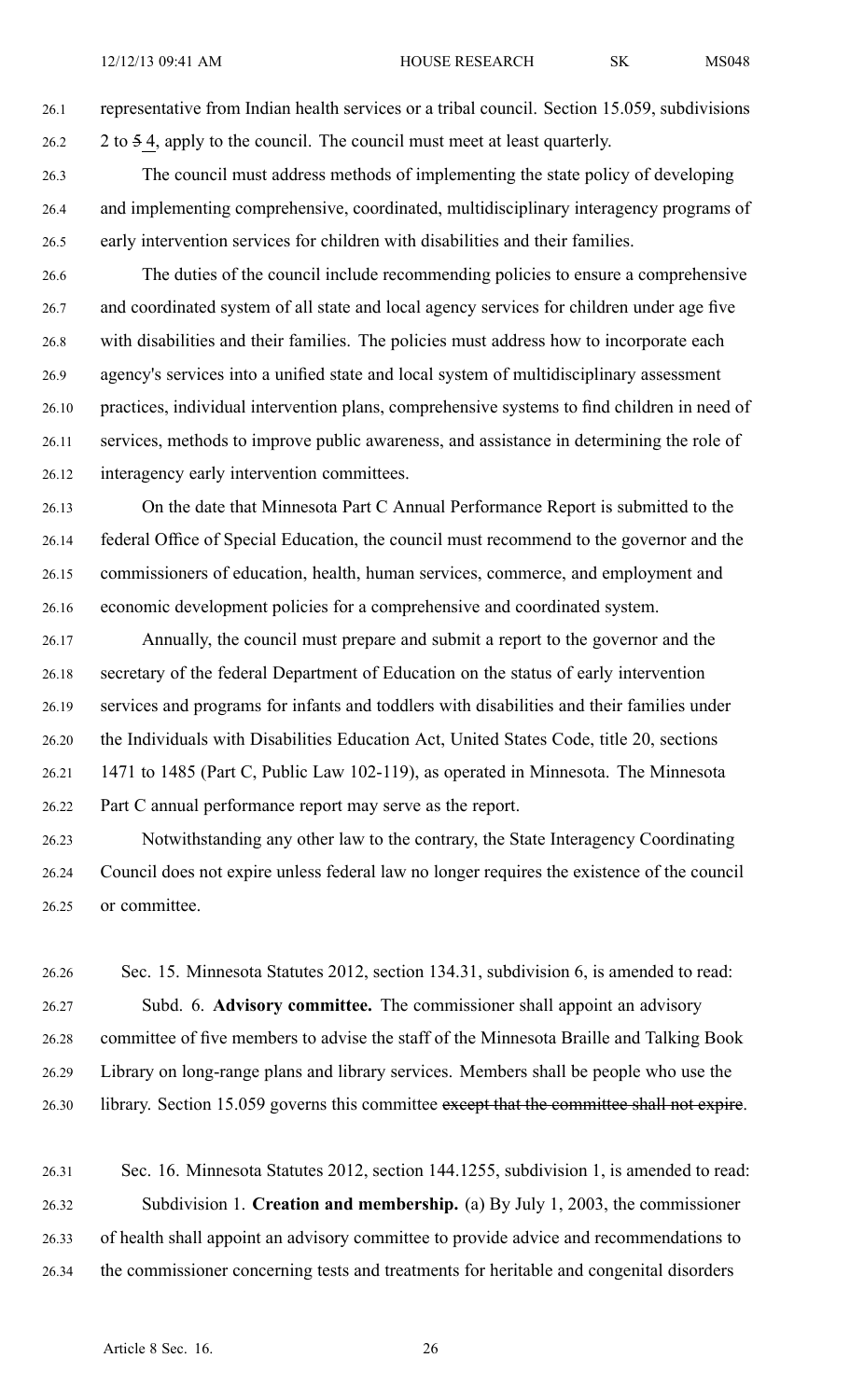12/12/13 09:41 AM HOUSE RESEARCH SK MS048 27.1 found in newborn children. Membership of the committee shall include, but not be limited 27.2 to, at least one member from each of the following representative groups: 27.3 (1) parents and other consumers; 27.4 (2) primary care providers; 27.5 (3) clinicians and researchers specializing in newborn diseases and disorders; 27.6 (4) genetic counselors; 27.7 (5) birth hospital representatives; 27.8 (6) newborn screening laboratory professionals; 27.9 (7) nutritionists; and 27.10 (8) other experts as needed representing related fields such as emerging technologies 27.11 and health insurance. 27.12 (b) The terms and removal of members are governed by section 15.059. Members 27.13 shall not receive per diems but shall be compensated for expenses. Notwithstanding 27.14 section 15.059, subdivision 5, the advisory committee does not expire. 27.15 Sec. 17. Minnesota Statutes 2012, section 144.1481, subdivision 1, is amended to read: 27.16 Subdivision 1. **Establishment; membership.** The commissioner of health shall 27.17 establish <sup>a</sup> 15-member Rural Health Advisory Committee. The committee shall consist of 27.18 the following members, all of whom must reside outside the seven-county metropolitan 27.19 area, as defined in section 473.121, subdivision 2: 27.20 (1) two members from the house of representatives of the state of Minnesota, one 27.21 from the majority party and one from the minority party; 27.22 (2) two members from the senate of the state of Minnesota, one from the majority 27.23 party and one from the minority party; 27.24 (3) <sup>a</sup> volunteer member of an ambulance service based outside the seven-county 27.25 metropolitan area; 27.26 (4) <sup>a</sup> representative of <sup>a</sup> hospital located outside the seven-county metropolitan area; 27.27 (5) <sup>a</sup> representative of <sup>a</sup> nursing home located outside the seven-county metropolitan 27.28 area; 27.29 (6) <sup>a</sup> medical doctor or doctor of osteopathy licensed under chapter 147; 27.30 (7) <sup>a</sup> midlevel practitioner; 27.31 (8) <sup>a</sup> registered nurse or licensed practical nurse; 27.32 (9) <sup>a</sup> licensed health care professional from an occupation not otherwise represented 27.33 on the committee; 27.34 (10) <sup>a</sup> representative of an institution of higher education located outside the

27.35 seven-county metropolitan area that provides training for rural health care providers; and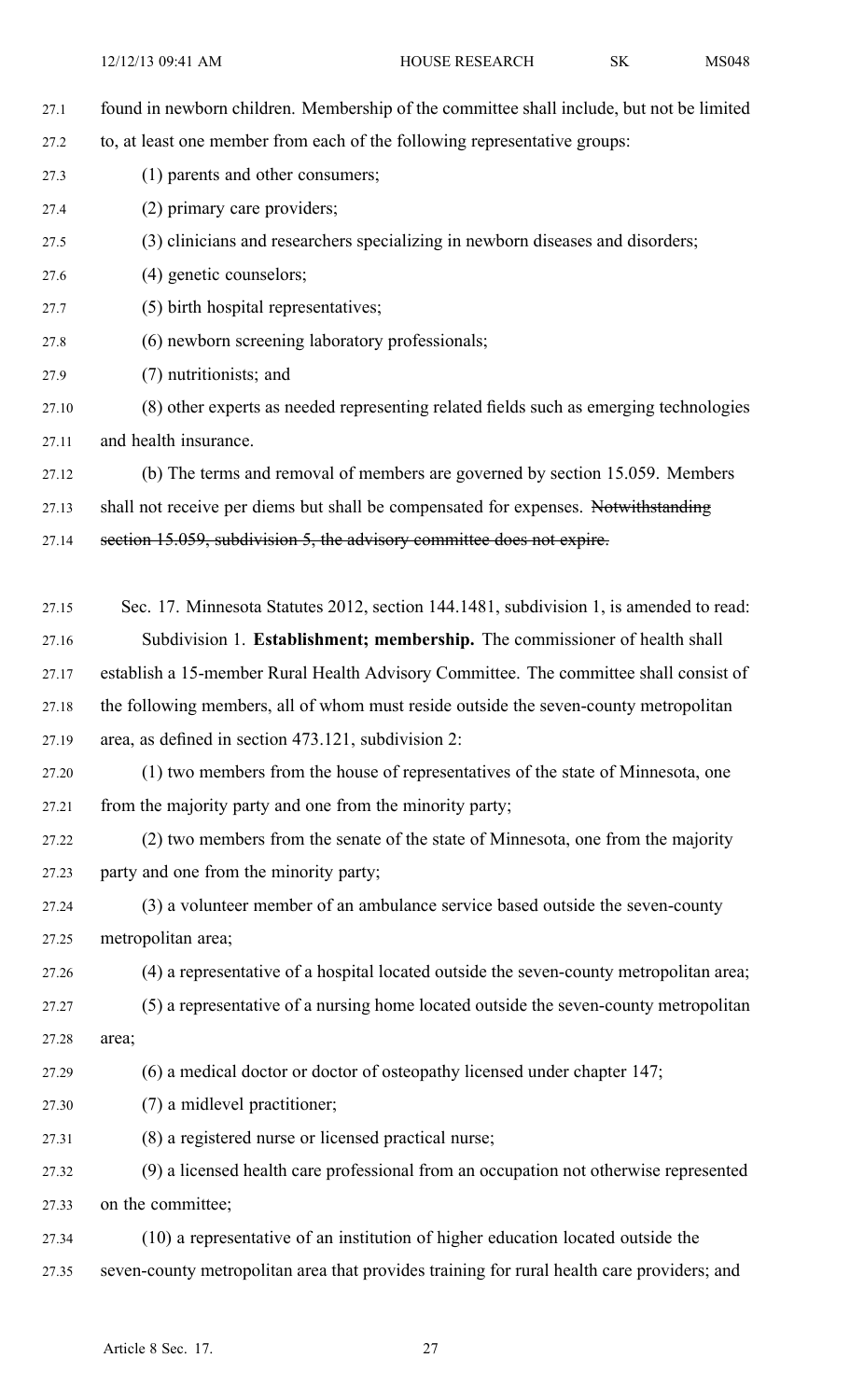28.1 (11) three consumers, at least one of whom must be an advocate for persons who are 28.2 mentally ill or developmentally disabled.

28.3 The commissioner will make recommendations for committee membership. 28.4 Committee members will be appointed by the governor. In making appointments, the 28.5 governor shall ensure that appointments provide geographic balance among those areas of 28.6 the state outside the seven-county metropolitan area. The chair of the committee shall be 28.7 elected by the members. The advisory committee is governed by section 15.059, excep<sup>t</sup> 28.8 that the members do not receive per diem compensation. Notwithstanding section 15.059, 28.9 the advisory committee does not expire.

28.10 Sec. 18. Minnesota Statutes 2012, section 144.608, subdivision 2, is amended to read: 28.11 Subd. 2. **Council administration.** (a) The council must meet at least twice <sup>a</sup> year 28.12 but may meet more frequently at the call of the chair, <sup>a</sup> majority of the council members, 28.13 or the commissioner.

28.14 (b) The terms, compensation, and removal of members of the council are governed 28.15 by section 15.059<del>, except that</del>. The council expires June 30, 2015.

28.16 (c) The council may appoint subcommittees and work groups. Subcommittees shall 28.17 consist of council members. Work groups may include noncouncil members. Noncouncil 28.18 members shall be compensated for work group activities under section 15.059, subdivision 28.19 3, but shall receive expenses only.

28.20 Sec. 19. Minnesota Statutes 2012, section 145A.10, subdivision 10, is amended to read: 28.21 Subd. 10. **State and local advisory committees.** (a) A State Community Health 28.22 Advisory Committee is established to advise, consult with, and make recommendations 28.23 to the commissioner on the development, maintenance, funding, and evaluation of 28.24 community health services. Each community health board may appoint <sup>a</sup> member to serve 28.25 on the committee. The committee must meet at least quarterly, and special meetings 28.26 may be called by the committee chair or <sup>a</sup> majority of the members. Members or their 28.27 alternates may be reimbursed for travel and other necessary expenses while engaged 28.28 in their official duties. Notwithstanding section 15.059, the State Community Health 28.29 Advisory Committee does not expire.

28.30 (b) The city councils or county boards that have established or are members of <sup>a</sup> 28.31 community health board may appoint <sup>a</sup> community health advisory committee to advise, 28.32 consult with, and make recommendations to the community health board on the duties 28.33 under subdivision 5a.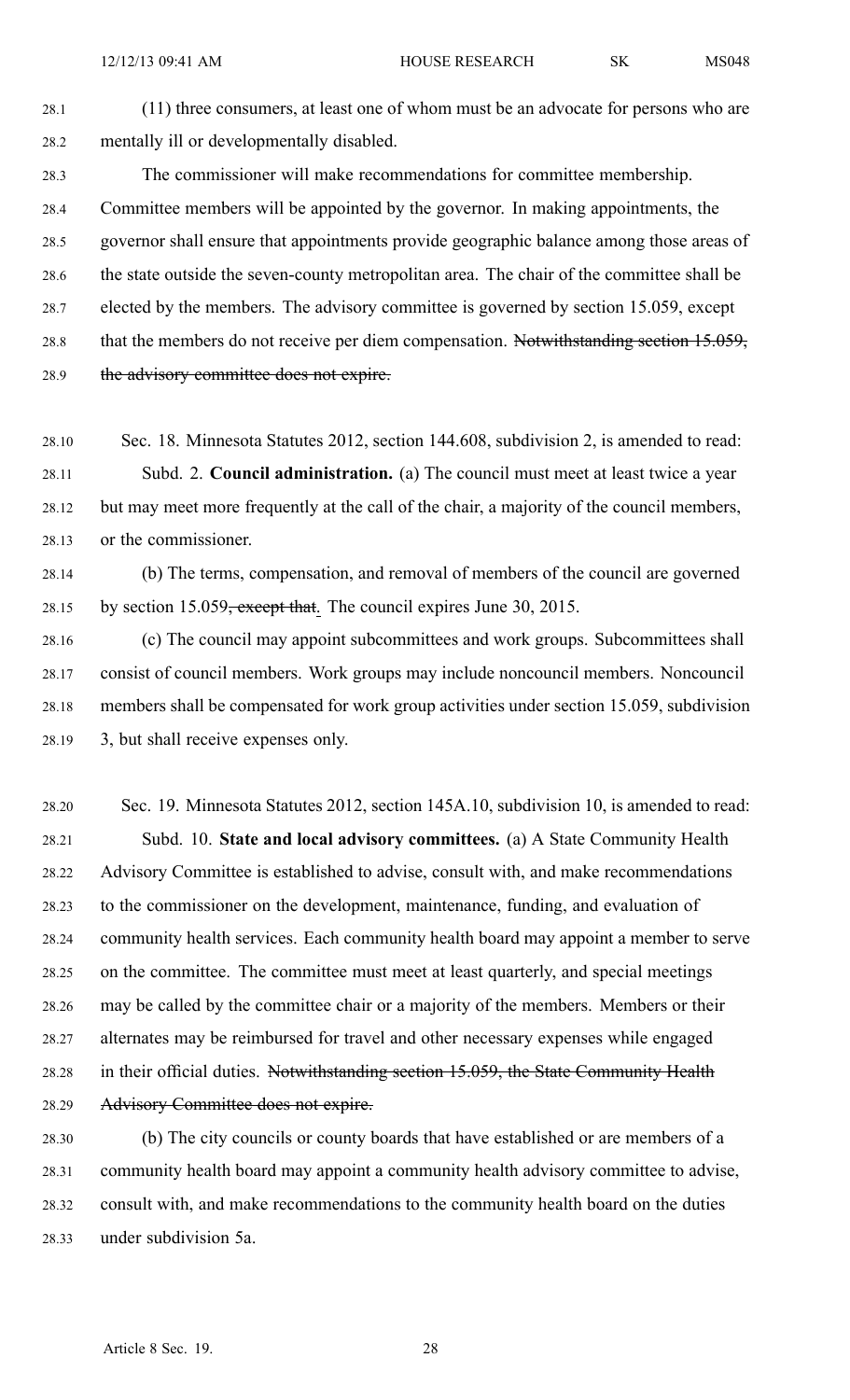29.1 Sec. 20. Minnesota Statutes 2012, section 148.7805, subdivision 2, is amended to read: 29.2 Subd. 2. **Administration.** The advisory council is established and administered 29.3 under section 15.059. Notwithstanding section 15.059, subdivision 5, the council shall 29.4 not expire.

29.5 Sec. 21. Minnesota Statutes 2012, section 153A.20, subdivision 2, is amended to read: 29.6 Subd. 2. **Organization.** The advisory council shall be organized and administered 29.7 according to section 15.059, except that, notwithstanding any other law to the contrary, the 29.8 advisory council shall not expire. The council may form committees to carry out its duties.

29.9 Sec. 22. Minnesota Statutes 2012, section 162.07, subdivision 5, is amended to read: 29.10 Subd. 5. **Screening board.** (a) On or before September 1 of each year the county 29.11 engineer of each county shall forward to the commissioner, on forms prepared by the 29.12 commissioner, all information relating to the mileage, in lane-miles, of the county state-aid 29.13 highway system in the county, and the money needs of the county that the commissioner 29.14 deems necessary in order to apportion the county state-aid highway fund in accordance 29.15 with the formula heretofore set forth. Upon receipt of the information the commissioner 29.16 shall appoint <sup>a</sup> board consisting of the following county engineers:

29.17 (1) two county engineers from the metropolitan highway construction district; 29.18 (2) one county engineer from each nonmetropolitan highway district; and

29.19 (3) one additional county engineer from each county with <sup>a</sup> population of 175,000 29.20 or more.

29.21 No county engineer shall be appointed under clause (1) or (2) so as to serve 29.22 consecutively for more than four years. The board shall investigate and review the 29.23 information submitted by each county and shall on or before the first day of November 29.24 of each year submit its findings and recommendations in writing as to each county's 29.25 lane-mileage and money needs to the commissioner on <sup>a</sup> form prepared by the 29.26 commissioner. Final determination of the lane-mileage of each system and the money 29.27 needs of each county shall be made by the commissioner.

29.28 (b) Notwithstanding section 15.059, subdivision 5, the committee does not expire.

29.29 Sec. 23. Minnesota Statutes 2012, section 162.13, subdivision 3, is amended to read: 29.30 Subd. 3. **Screening board.** (a) On or before September 1 of each year, the engineer 29.31 of each city having <sup>a</sup> population of 5,000 or more shall forward to the commissioner on 29.32 forms prepared by the commissioner, all information relating to the money needs of the 29.33 city that the commissioner deems necessary in order to apportion the municipal state-aid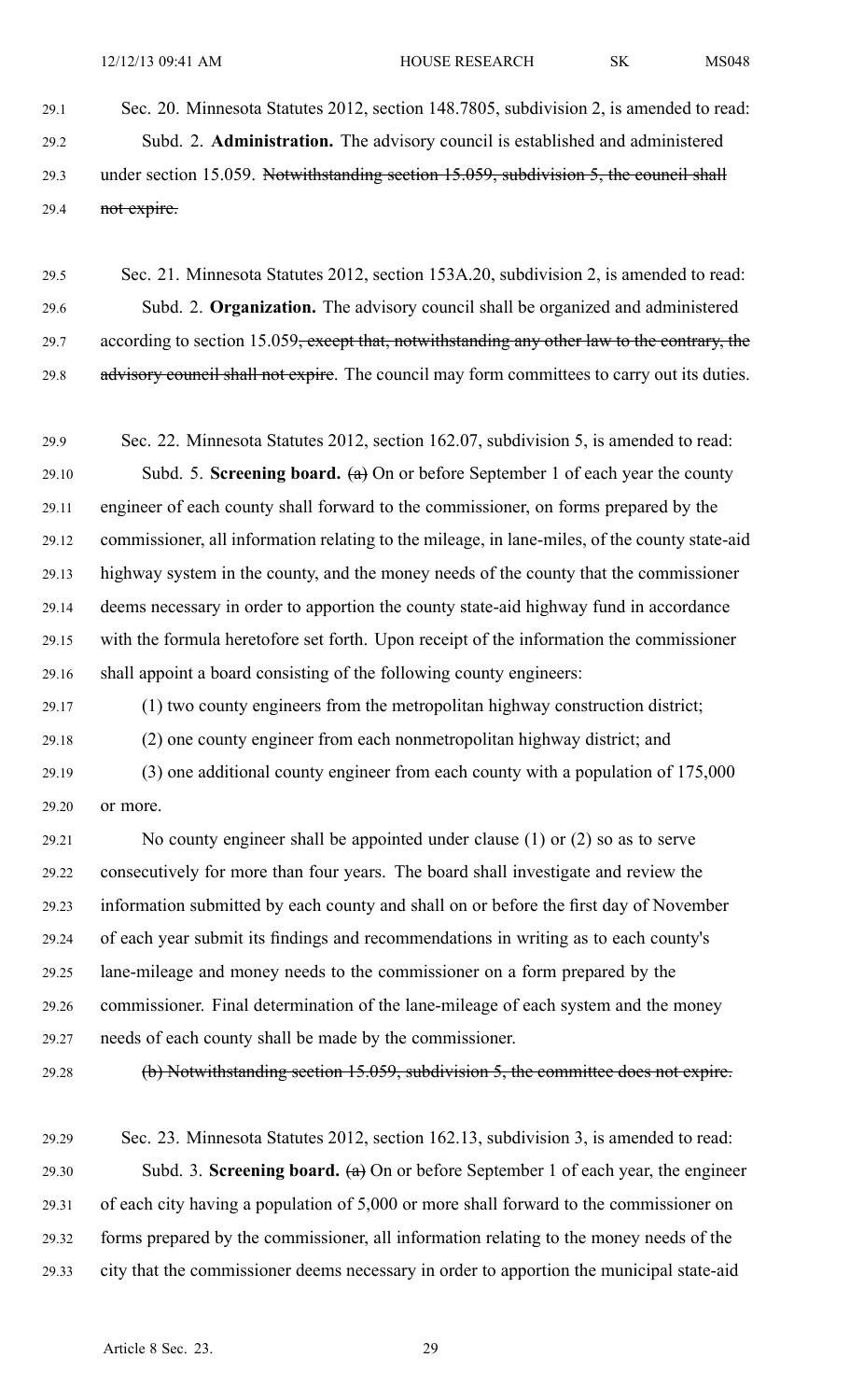12/12/13 09:41 AM HOUSE RESEARCH SK MS048

30.1 street fund in accordance with the apportionment formula heretofore set forth. Upon 30.2 receipt of the information the commissioner shall appoint <sup>a</sup> board of city engineers. The 30.3 board shall be composed of one engineer from each state highway construction district, 30.4 and in addition thereto, one engineer from each city of the first class. The board shall 30.5 investigate and review the information submitted by each city. On or before November 30.6 1 of each year, the board shall submit its findings and recommendations in writing as to 30.7 each city's money needs to the commissioner on <sup>a</sup> form prepared by the commissioner. 30.8 Final determination of the money needs of each city shall be made by the commissioner. 30.9 In the event that any city shall fail to submit the information provided for herein, the 30.10 commissioner shall estimate the money needs of the city. The estimate shall be used in 30.11 solving the apportionment formula. The commissioner may withhold paymen<sup>t</sup> of the 30.12 amount apportioned to the city until the information is submitted.

30.13 (b) Notwithstanding section 15.059, subdivision 5, the board does not expire.

30.14 Sec. 24. Minnesota Statutes 2012, section 174.52, subdivision 3, is amended to read: 30.15 Subd. 3. **Advisory committee.** (a) The commissioner shall establish an advisory 30.16 committee consisting of five members, including:

30.17 (1) one county commissioner;

30.18 (2) one county engineer;

30.19 (3) one city engineer;

30.20 (4) one city council member or city administrator representing <sup>a</sup> city with <sup>a</sup> 30.21 population over 5,000; and

30.22 (5) one city council member or city administrator representing <sup>a</sup> city with <sup>a</sup> 30.23 population under 5,000. The advisory committee shall provide recommendations to the 30.24 commissioner regarding expenditures from the trunk highway corridor projects account. 30.25 (b) Notwithstanding section 15.059, subdivision 5, the committee does not expire.

30.26 Sec. 25. Minnesota Statutes 2012, section 175.007, subdivision 1, is amended to read: 30.27 Subdivision 1. **Creation; composition.** (a) There is created <sup>a</sup> permanen<sup>t</sup> Council on 30.28 Workers' Compensation consisting of 12 voting members as follows: the presidents of the 30.29 largest statewide Minnesota business and organized labor organizations as measured by 30.30 the number of employees of its business members and in its affiliated labor organizations 30.31 in Minnesota on July 1, 1992, and every five years thereafter; five additional members 30.32 representing business, and five additional members representing organized labor. The 30.33 commissioner of labor and industry shall serve as chair of the council and shall be <sup>a</sup> 30.34 nonvoting member. Notwithstanding section 15.059, This council does not expire unless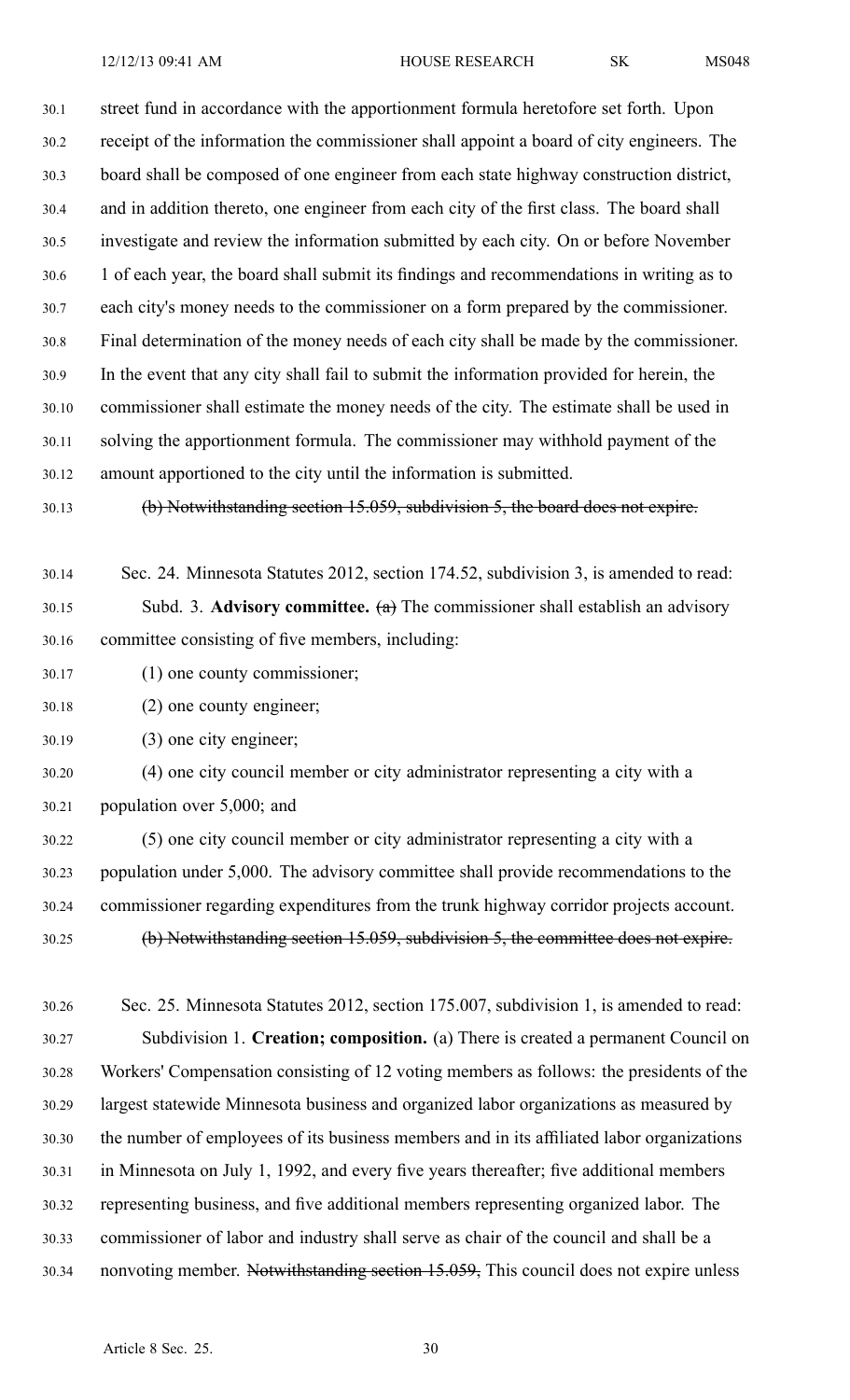31.1 the council no longer fulfills the purpose for which the council was established, the council 31.2 has not met in the last 18 months, or the council does not comply with the registration 31.3 requirements of section 15.0599, subdivision 3.

31.4 (b) The governor, the majority leader of the senate, the speaker of the house, the 31.5 minority leader of the senate, and the minority leader of the house of representatives shall 31.6 each select <sup>a</sup> business and <sup>a</sup> labor representative. At least four of the labor representatives 31.7 shall be chosen from the affiliated membership of the Minnesota AFL-CIO. At least two 31.8 of the business representatives shall be representatives of small employers as defined in 31.9 section 177.24, subdivision 1, paragraph (a), clause (2). None of the council members 31.10 shall represen<sup>t</sup> attorneys, health care providers, qualified rehabilitation consultants, or 31.11 insurance companies. If the appointing officials cannot agree on <sup>a</sup> method of appointing 31.12 the required number of Minnesota AFL-CIO and small business representatives by the 31.13 second Monday in June of the year in which appointments are made, they shall notify the 31.14 secretary of state. The distribution of appointments shall then be determined publicly by 31.15 lot by the secretary of state or <sup>a</sup> designee in the presence of the appointing officials or their 31.16 designees on the third Monday in June.

31.17 (c) Each council member shall appoint an alternate. Alternates shall serve in the 31.18 absence of the member they replace.

31.19 (d) The ten appointed voting members shall serve for terms of five years and may 31.20 be reappointed.

31.21 (e) The council shall designate liaisons to the council representing workers' 31.22 compensation insurers; medical, hospital, and rehabilitation providers; and the legal 31.23 profession. The speaker and minority leader of the house of representatives shall each 31.24 appoint <sup>a</sup> caucus member as <sup>a</sup> liaison to the council. The majority and minority leaders of 31.25 the senate shall each appoint <sup>a</sup> caucus member to serve as <sup>a</sup> liaison to the council.

31.26 (f) The compensation and removal of members shall be as provided in section 15.059.

31.27 Sec. 26. Minnesota Statutes 2012, section 182.656, subdivision 3, is amended to read: 31.28 Subd. 3. **Meetings.** A majority of the council members constitutes <sup>a</sup> quorum. 31.29 The council shall meet at the call of its chair, or upon reques<sup>t</sup> of any six members. A 31.30 tape recording of the meeting with the tape being retained for <sup>a</sup> one-year period will be 31.31 available upon the reques<sup>t</sup> and paymen<sup>t</sup> of costs to any interested party. The council shall 31.32 expire and the terms, compensation, and removal of members shall be as provided in 31.33 section 15.059<del>, except that the council shall not expire</del>.

31.34 Sec. 27. Minnesota Statutes 2012, section 214.13, subdivision 4, is amended to read: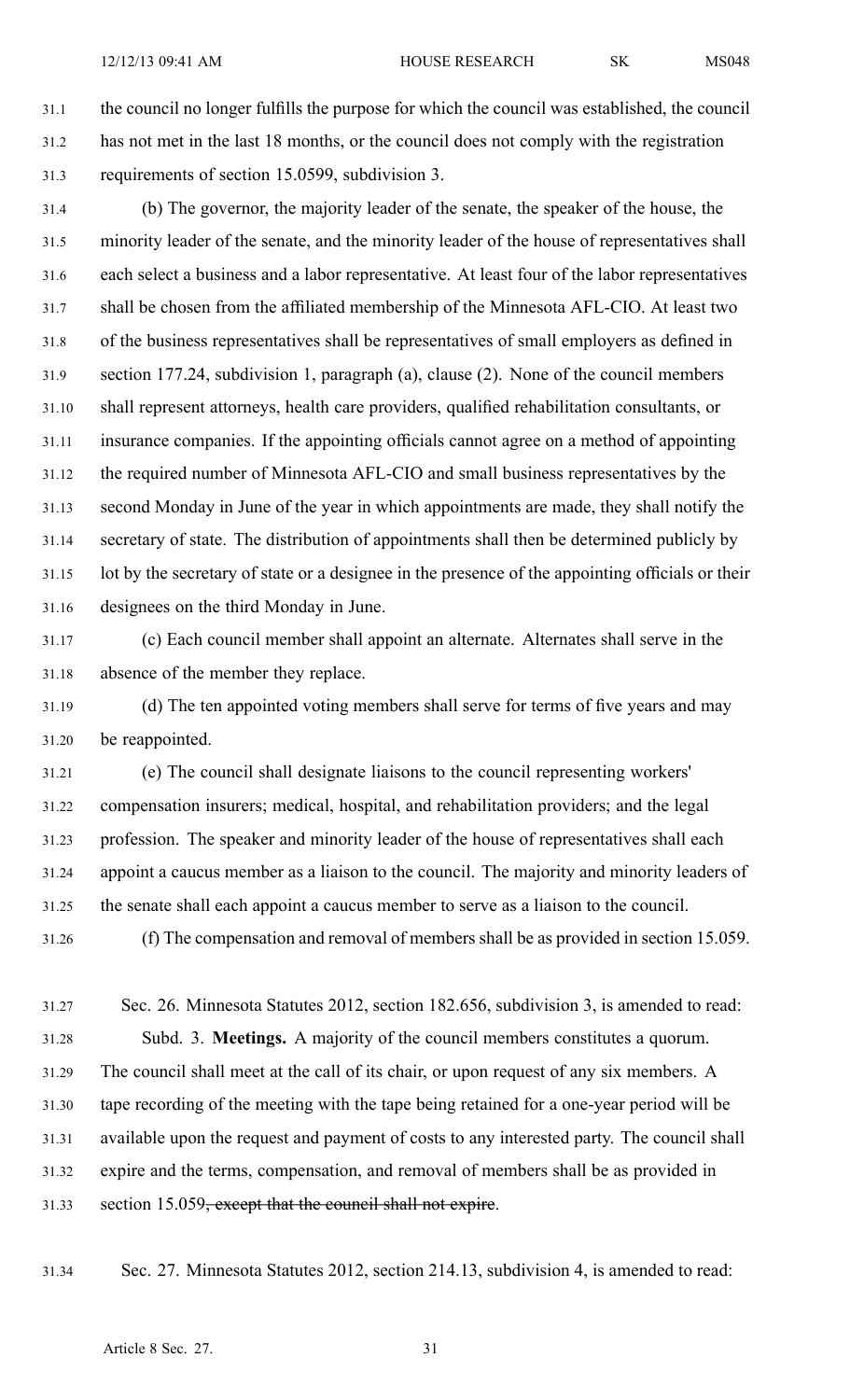32.1 Subd. 4. **Delegation of regulation activities.** The commissioner of health shall 32.2 wherever possible delegate the administration of regulation activities to <sup>a</sup> health-related 32.3 licensing board with the concurrence of that board. If the commissioner of health delegates 32.4 this function, the licensing board may regularly bill the commissioner of health for the 32.5 cost of performing this function. The licensing board may directly set and charge fees 32.6 in accordance with the provisions of section 214.06. The commissioner of health may 32.7 establish an advisory council to advise the commissioner or the appropriate health-related 32.8 licensing board on matters relating to the registration and regulation of an occupation. 32.9 A council shall have seven members appointed by the commissioner of which five are 32.10 members of the registered occupation or related registered or licensed occupations, and 32.11 two are public members. A council shall expire, and The terms, compensation, and 32.12 removal of members shall be as provided in section 15.059.

32.13 Sec. 28. Minnesota Statutes 2012, section 240.18, subdivision 4, is amended to read: 32.14 Subd. 4. **Rules; advisory committees.** The commission shall adopt rules governing 32.15 the distribution of the fund. The commission may establish advisory committees to advise 32.16 it on the distribution of money under this section, provided that the members of an 32.17 advisory committee shall serve without compensation. The expiration date provided in 32.18 section 15.059, subdivision 5, does not apply to this subdivision.

32.19 Sec. 29. Minnesota Statutes 2012, section 243.1606, subdivision 4, is amended to read: 32.20 Subd. 4. **Expiration; expenses.** The provisions of section 15.059 apply to the 32.21 council except that it does not expire.

32.22 Sec. 30. Minnesota Statutes 2012, section 256B.0625, subdivision 13i, is amended to 32.23 read:

32.24 Subd. 13i. **Drug Utilization Review Board; report.** (a) A nine-member Drug 32.25 Utilization Review Board is established. The board must be comprised of at least three 32.26 but no more than four licensed physicians actively engaged in the practice of medicine 32.27 in Minnesota; at least three licensed pharmacists actively engaged in the practice of 32.28 pharmacy in Minnesota; and one consumer representative. The remainder must be made 32.29 up of health care professionals who are licensed in their field and have recognized 32.30 knowledge in the clinically appropriate prescribing, dispensing, and monitoring of covered 32.31 outpatient drugs. Members of the board must be appointed by the commissioner, shall 32.32 serve three-year terms, and may be reappointed by the commissioner. The board shall 32.33 annually elect <sup>a</sup> chair from among its members.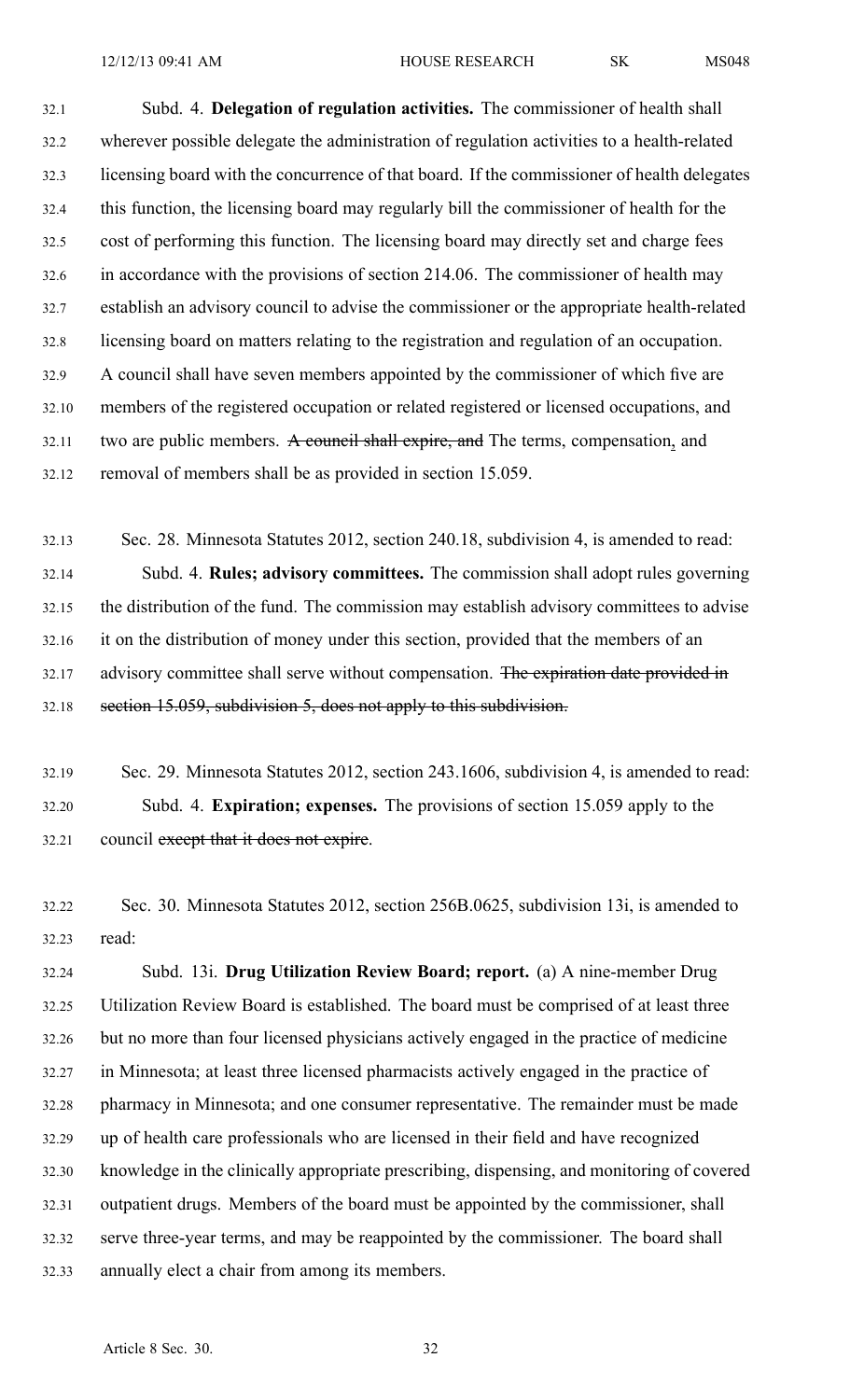| 33.1  | (b) The board must be staffed by an employee of the department who shall serve as            |
|-------|----------------------------------------------------------------------------------------------|
| 33.2  | an ex officio nonvoting member of the board.                                                 |
| 33.3  | (c) The commissioner shall, with the advice of the board:                                    |
| 33.4  | (1) implement a medical assistance retrospective and prospective drug utilization            |
| 33.5  | review program as required by United States Code, title 42, section 1396r-8, subsection      |
| 33.6  | $(g)$ , paragraph $(3)$ ;                                                                    |
| 33.7  | (2) develop and implement the predetermined criteria and practice parameters for             |
| 33.8  | appropriate prescribing to be used in retrospective and prospective drug utilization review; |
| 33.9  | (3) develop, select, implement, and assess interventions for physicians, pharmacists,        |
| 33.10 | and patients that are educational and not punitive in nature;                                |
| 33.11 | (4) establish a grievance and appeals process for physicians and pharmacists under           |
| 33.12 | this section;                                                                                |
| 33.13 | (5) publish and disseminate educational information to physicians and pharmacists            |
| 33.14 | regarding the board and the review program;                                                  |
| 33.15 | (6) adopt and implement procedures designed to ensure the confidentiality of any             |
| 33.16 | information collected, stored, retrieved, assessed, or analyzed by the board, staff to       |
| 33.17 | the board, or contractors to the review program that identifies individual physicians,       |
| 33.18 | pharmacists, or recipients;                                                                  |
| 33.19 | (7) establish and implement an ongoing process to:                                           |
| 33.20 | (i) receive public comment regarding drug utilization review criteria and standards;         |
| 33.21 | and                                                                                          |
| 33.22 | (ii) consider the comments along with other scientific and clinical information in           |
| 33.23 | order to revise criteria and standards on a timely basis; and                                |
| 33.24 | (8) adopt any rules necessary to carry out this section.                                     |
| 33.25 | (d) The board may establish advisory committees. The commissioner may contract               |
| 33.26 | with appropriate organizations to assist the board in carrying out the board's duties.       |
| 33.27 | The commissioner may enter into contracts for services to develop and implement a            |
| 33.28 | retrospective and prospective review program.                                                |
| 33.29 | (e) The board shall report to the commissioner annually on the date the drug                 |
| 33.30 | utilization review annual report is due to the Centers for Medicare and Medicaid Services.   |
| 33.31 | This report must cover the preceding federal fiscal year. The commissioner shall make the    |
| 33.32 | report available to the public upon request. The report must include information on the      |
| 33.33 | activities of the board and the program; the effectiveness of implemented interventions;     |
| 33.34 | administrative costs; and any fiscal impact resulting from the program. An honorarium        |
| 33.35 | of \$100 per meeting and reimbursement for mileage must be paid to each board member         |
| 33.36 | in attendance.                                                                               |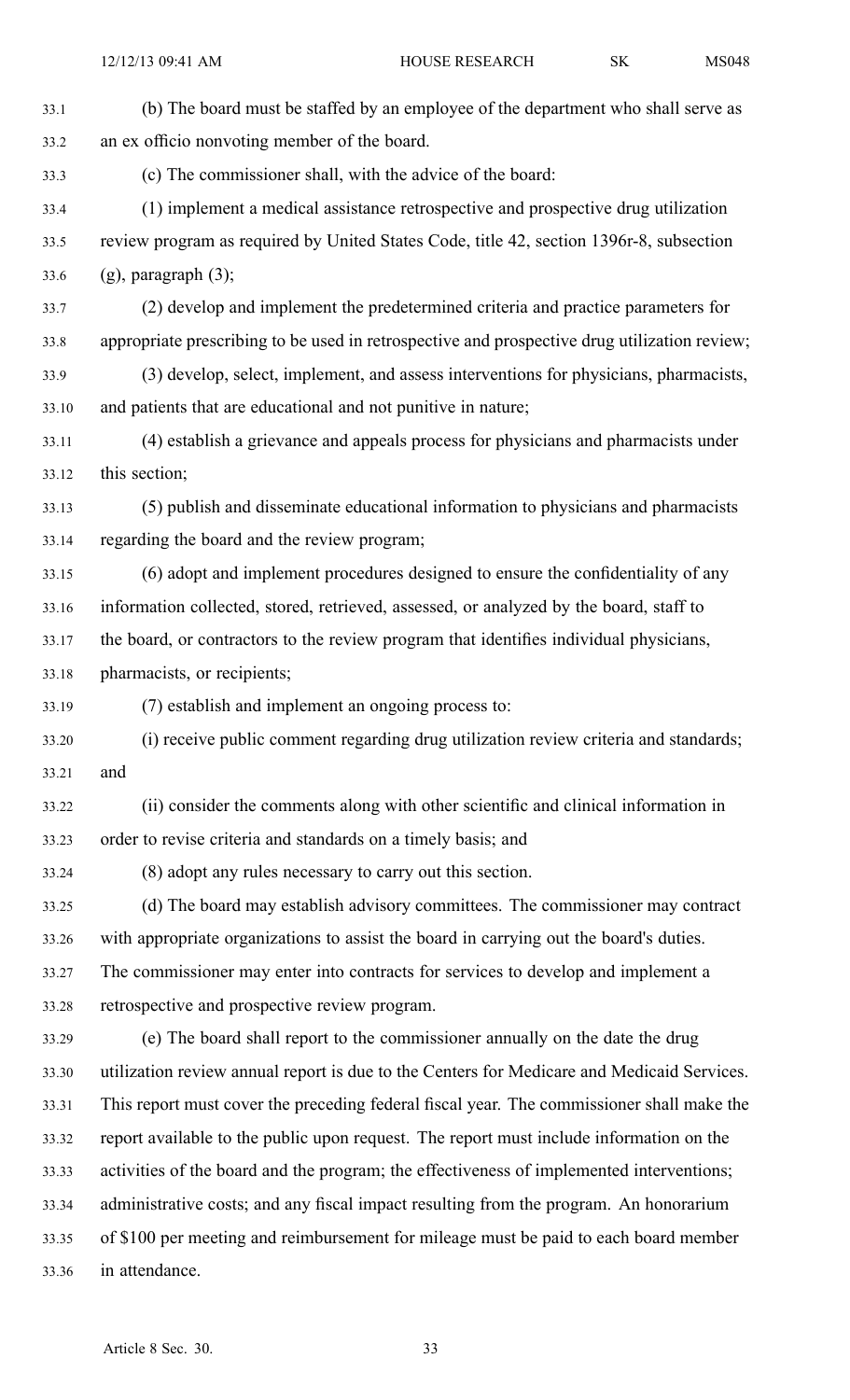34.1 (f) This subdivision is exemp<sup>t</sup> from the provisions of section 15.059.

34.2 Notwithstanding section 15.059, subdivision 5, the board is permanen<sup>t</sup> and does not expire.

34.3 Sec. 31. Minnesota Statutes 2012, section 256C.28, subdivision 1, is amended to read: 34.4 Subdivision 1. **Membership.** The Commission of Deaf, DeafBlind and 34.5 Hard-of-Hearing Minnesotans consists of seven members appointed at large and one 34.6 member from each advisory committee established under section 256C.24, subdivision 3. 34.7 At least 50 percen<sup>t</sup> of the members must be deaf or deafblind or hard of hearing. Members 34.8 shall include persons who are deaf, deafblind, and hard of hearing, parents of children who 34.9 are deaf, deafblind, and hard of hearing, and representatives of county and regional human 34.10 services, including representatives of private service providers. Commission members 34.11 are appointed by the governor for <sup>a</sup> three-year term and shall serve no more than two 34.12 consecutive terms. The commission shall select one member as chair. Notwithstanding 34.13 section 15.059, the commission does not expire.

34.14 Sec. 32. Minnesota Statutes 2012, section 270C.12, subdivision 5, is amended to read: 34.15 Subd. 5. **Duration.** Notwithstanding the provisions of any statutes to the contrary, 34.16 including section 15.059, the coordinating committee as established by this section to 34.17 oversee and coordinate preparation of the microdata samples of income tax returns and 34.18 other information shall not expire.

34.19 Sec. 33. Minnesota Statutes 2012, section 298.2213, subdivision 5, is amended to read: 34.20 Subd. 5. **Advisory committees.** Before submission to the board of <sup>a</sup> proposal for <sup>a</sup> 34.21 project for expenditure of money appropriated under this section, the commissioner of Iron 34.22 Range resources and rehabilitation shall appoint <sup>a</sup> technical advisory committee consisting 34.23 of at least seven persons who are knowledgeable in areas related to the objectives of 34.24 the proposal. If the project involves investment in <sup>a</sup> scientific research proposal, at 34.25 least four of the committee members must be knowledgeable in the specific scientific 34.26 research area relating to the project. Members of the committees must be compensated as 34.27 provided in section 15.059, subdivision 3. The board shall not act on <sup>a</sup> proposal until it 34.28 has received the evaluation and recommendations of the technical advisory committee. 34.29 Notwithstanding section 15.059, the committees do not expire.

34.30 Sec. 34. Minnesota Statutes 2012, section 298.2214, subdivision 1, is amended to read: 34.31 Subdivision 1. **Creation of committee; purpose.** A committee is created to 34.32 advise the commissioner of Iron Range resources and rehabilitation on providing higher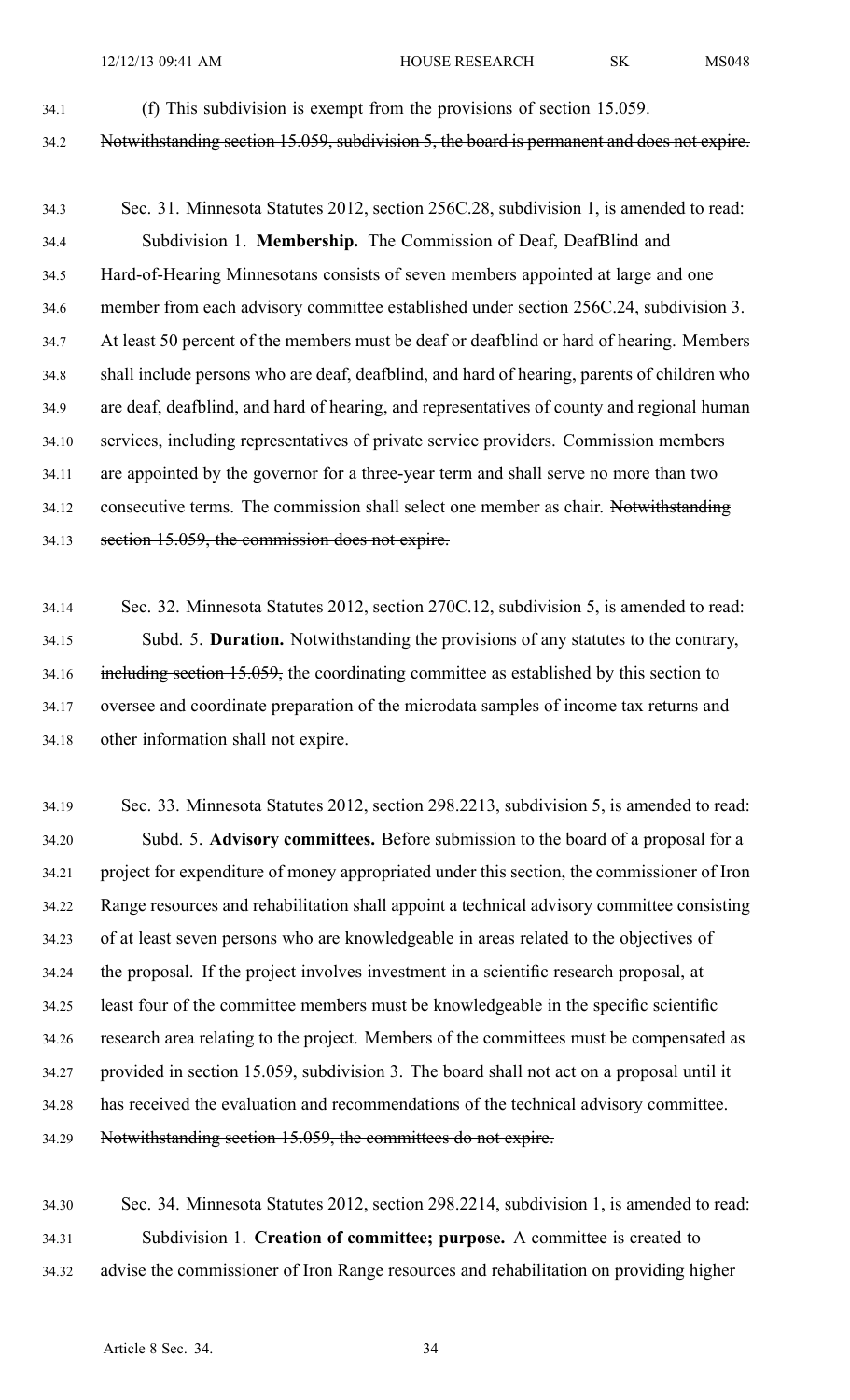12/12/13 09:41 AM HOUSE RESEARCH SK MS048

35.1 education programs in the taconite assistance area defined in section 273.1341. The 35.2 committee is subject to section 15.059 but does not expire.

- 35.3 Sec. 35. Minnesota Statutes 2012, section 298.297, is amended to read:
- 

#### 35.4 **298.297 ADVISORY COMMITTEES.**

35.5 Before submission of <sup>a</sup> project to the board, the commissioner of Iron Range 35.6 resources and rehabilitation shall appoint <sup>a</sup> technical advisory committee consisting of 35.7 one or more persons who are knowledgeable in areas related to the objectives of the 35.8 proposal. Members of the committees shall be compensated as provided in section 15.059, 35.9 subdivision 3. The board shall not act on <sup>a</sup> proposal until it has received the evaluation 35.10 and recommendations of the technical advisory committee or until 15 days have elapsed 35.11 since the proposal was transmitted to the advisory committee, whichever occurs first. 35.12 Notwithstanding section 15.059, the committees do not expire.

- 35.13 Sec. 36. Minnesota Statutes 2012, section 299E.04, subdivision 5, is amended to read: 35.14 Subd. 5. **Expiration.** Notwithstanding section 15.059, subdivision 5, The advisory 35.15 committee on Capitol Area Security expires June 30, 2022.
- 35.16 Sec. 37. Minnesota Statutes 2012, section 326B.07, subdivision 1, is amended to read: 35.17 Subdivision 1. **Membership.** (a) The Construction Codes Advisory Council
- 35.18 consists of the following members:
- 35.19 (1) the commissioner or the commissioner's designee representing the department's 35.20 Construction Codes and Licensing Division;
- 35.21 (2) the commissioner of public safety or the commissioner of public safety's
- 35.22 designee representing the Department of Public Safety's State Fire Marshal Division;
- 35.23 (3) one member, appointed by the commissioner, engaged in each of the following 35.24 occupations or industries:
- 35.25 (i) certified building officials;
- 35.26 (ii) fire chiefs or fire marshals;
- 35.27 (iii) licensed architects;
- 35.28 (iv) licensed professional engineers;
- 35.29 (v) commercial building owners and managers;
- 35.30 (vi) the licensed residential building industry;
- 35.31 (vii) the commercial building industry;
- 35.32 (viii) the heating and ventilation industry;
- 35.33 (ix) <sup>a</sup> member of the Plumbing Board;